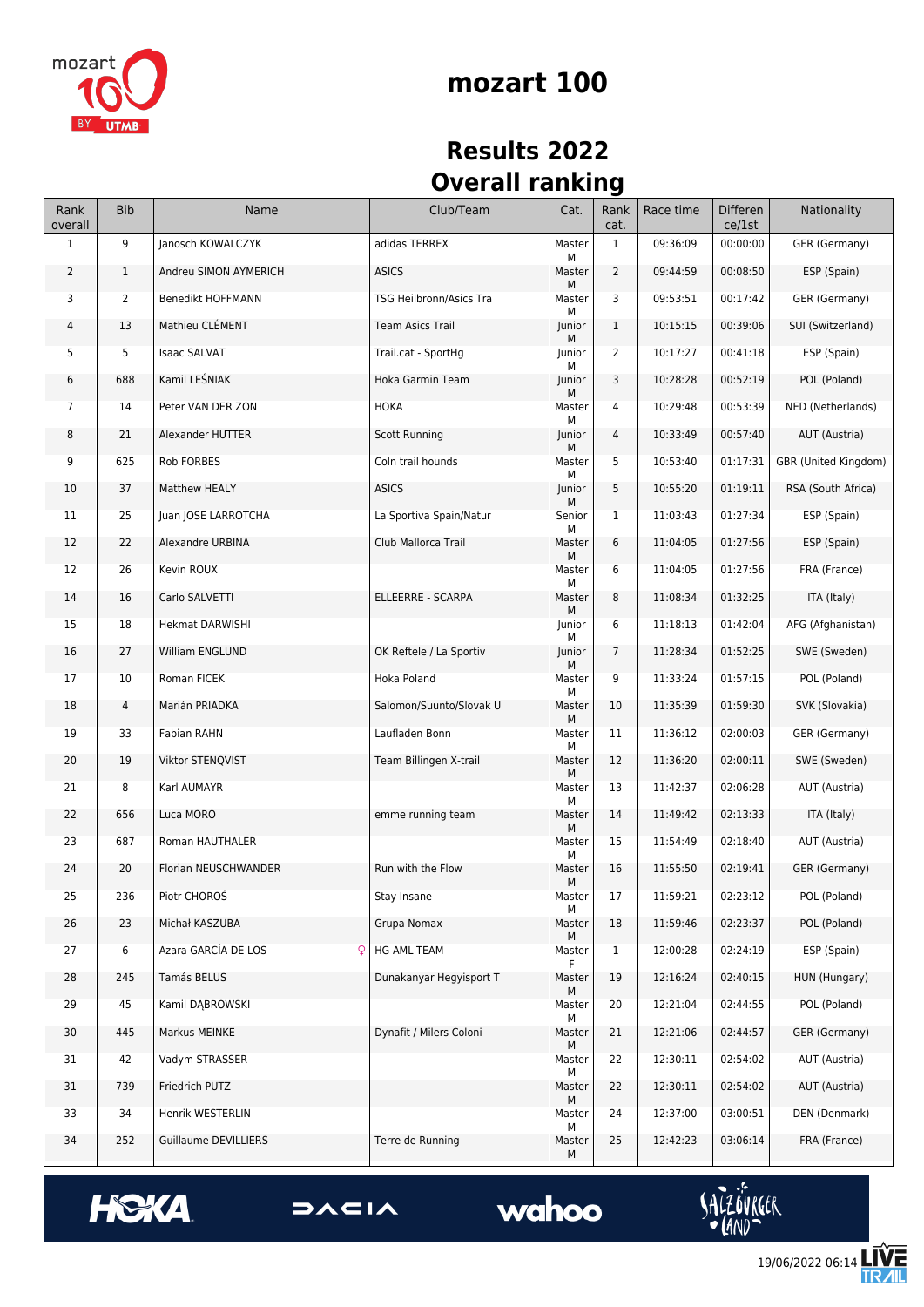

| Rank<br>overall | <b>Bib</b> | Name                    | Club/Team                  | Cat.             | Rank<br>cat.   | Race time | <b>Differen</b><br>ce/1st | Nationality          |
|-----------------|------------|-------------------------|----------------------------|------------------|----------------|-----------|---------------------------|----------------------|
| 35              | 636        | Alberts JASANS          |                            | Master<br>М      | 26             | 12:43:03  | 03:06:54                  | LAT (Latvia)         |
| 36              | 32         | <b>Teresa NIMES</b>     | RAIDLIGHT TEAM             | Master<br>F      | $\overline{2}$ | 12:46:47  | 03:10:38                  | ESP (Spain)          |
| 37              | 732        | Harry WAKEFIELD         | Salford Harriers           | Master<br>М      | 27             | 12:53:34  | 03:17:25                  | GBR (United Kingdom) |
| 38              | 512        | Rasmus PERSSON          |                            | Master           | 28             | 12:53:40  | 03:17:31                  | SWE (Sweden)         |
| 39              | 36         | Vivien LAPORTE          | Bruz Athlétisme Sobhi S    | М<br>Master      | 29             | 12:55:31  | 03:19:22                  | FRA (France)         |
| 40              | 423        | Pavol PORUBČAN          | Slovak Ultra Trail team    | М<br>Senior<br>м | $\overline{2}$ | 12:59:04  | 03:22:55                  | SVK (Slovakia)       |
| 41              | 455        | Florian WIMMER          |                            | Master           | 30             | 13:02:34  | 03:26:25                  | GER (Germany)        |
| 42              | 721        | Johann GRUNDNER         | TriSport-Isartal           | М<br>Senior      | 3              | 13:02:35  | 03:26:26                  | GER (Germany)        |
| 43              | 39         | Reinhold SCHAGER        | G.A.S. Und Auto Frey       | М<br>Master<br>М | 31             | 13:05:37  | 03:29:28                  | AUT (Austria)        |
| 44              | 522        | Łukasz SOWA             |                            | Master<br>М      | 32             | 13:14:22  | 03:38:13                  | POL (Poland)         |
| 45              | 538        | Ryan LOPES WOODHOUSE    |                            | Master<br>М      | 33             | 13:21:17  | 03:45:08                  | USA (United States)  |
| 46              | 171        | Moritz DAMMANN          |                            | Master<br>М      | 34             | 13:21:21  | 03:45:12                  | GER (Germany)        |
| 47              | 490        | Romain LEBLANC          |                            | Master<br>М      | 35             | 13:27:50  | 03:51:41                  | FRA (France)         |
| 48              | 257        | <b>Runar SAETHER</b>    | East Hull Harriers         | Master           | 36             | 13:28:03  | 03:51:54                  | NOR (Norway)         |
| 49              | 622        | Jenny JOSEFSSON<br>Q    | Täby IS Skidor             | М<br>Master      | 3              | 13:28:48  | 03:52:39                  | SWE (Sweden)         |
| 50              | 31         | Jo MEEK<br>Q            | <b>SCOTT Running</b>       | F<br>Master<br>F | 4              | 13:30:27  | 03:54:18                  | GBR (United Kingdom) |
| 51              | 645        | Dieter HASSLER          | <b>TRC Pernegg</b>         | Master           | 37             | 13:30:28  | 03:54:19                  | AUT (Austria)        |
| 52              | 720        | Piotr ŻUBIŃSKI          |                            | М<br>Master      | 38             | 13:32:01  | 03:55:52                  | POL (Poland)         |
| 53              | 729        | Jerry THOMAS KÜPFER     | #trailandbeer              | м<br>Master      | 39             | 13:39:54  | 04:03:45                  | GER (Germany)        |
| 54              | 181        | Anton KÜHBERGER         |                            | М<br>Master<br>М | 40             | 13:40:38  | 04:04:29                  | AUT (Austria)        |
| 55              | 629        | Moritz VON HOFER        |                            | Master           | 41             | 13:43:39  | 04:07:30                  | GER (Germany)        |
| 56              | 306        | Niki MICALLEF           |                            | М<br>Junior<br>м | 8              | 13:45:56  | 04:09:47                  | MLT (Malta)          |
| 57              | 667        | Luc LEROY               |                            | Junior<br>М      | 9              | 13:46:01  | 04:09:52                  | FRA (France)         |
| 58              | 561        | <b>Bernd KRIECHMAIR</b> | FreeDyn.at Racing Team     | Master           | 42             | 13:52:11  | 04:16:02                  | AUT (Austria)        |
| 59              | 307        | Cornelia OSWALD<br>ò    |                            | М<br>Master<br>F | 5              | 13:54:38  | 04:18:29                  | AUT (Austria)        |
| 59              | 654        | Jochen KRAMSL           |                            | Master<br>М      | 43             | 13:54:38  | 04:18:29                  | AUT (Austria)        |
| 61              | 373        | Karl-Fredrik ANDERSSON  | Team Billingen X-trail     | Master           | 44             | 13:57:50  | 04:21:41                  | SWE (Sweden)         |
| 62              | 708        | Hannes HITTENBERGER     | LG St. Wolfgang            | М<br>Master<br>М | 45             | 13:59:49  | 04:23:40                  | AUT (Austria)        |
| 63              | 360        | Manfred HIGLSPERGER     | Alpin-Team-Austria         | Master<br>М      | 46             | 14:01:09  | 04:25:00                  | AUT (Austria)        |
| 63              | 624        | Marko LOPUH             |                            | Master           | 46             | 14:01:09  | 04:25:00                  | CRO (Croatia)        |
| 65              | 617        | Michael SHERIDAN        |                            | М<br>Master      | 48             | 14:02:21  | 04:26:12                  | GBR (United Kingdom) |
| 66              | 202        | Luke EVANS              |                            | М<br>Junior      | 10             | 14:05:00  | 04:28:51                  | RSA (South Africa)   |
| 67              | 717        | Josip MEŠTRIĆ           | <b>BK Maraton Beciklin</b> | М<br>Junior      | 11             | 14:09:06  | 04:32:57                  | CRO (Croatia)        |
| 68              | 718        | Matija MEŠTRIĆ          | <b>BK Maraton Beciklin</b> | м<br>Junior      | 12             | 14:09:07  | 04:32:58                  | CRO (Croatia)        |
| 69              | 689        | Albert JORQUERA         |                            | м<br>Master      | 49             | 14:09:20  | 04:33:11                  | ESP (Spain)          |
| 70              | 117        | Stephane LECUYOT        |                            | М<br>Master      | 50             | 14:09:42  | 04:33:33                  | FRA (France)         |
| 71              | 740        | Géza OSZACZKI           |                            | М<br>Master      | 51             | 14:12:02  | 04:35:53                  | HUN (Hungary)        |
| 72              | 533        | Q<br>Wonny KEIL         |                            | М<br>Junior      | $\mathbf{1}$   | 14:13:04  | 04:36:55                  | AUT (Austria)        |



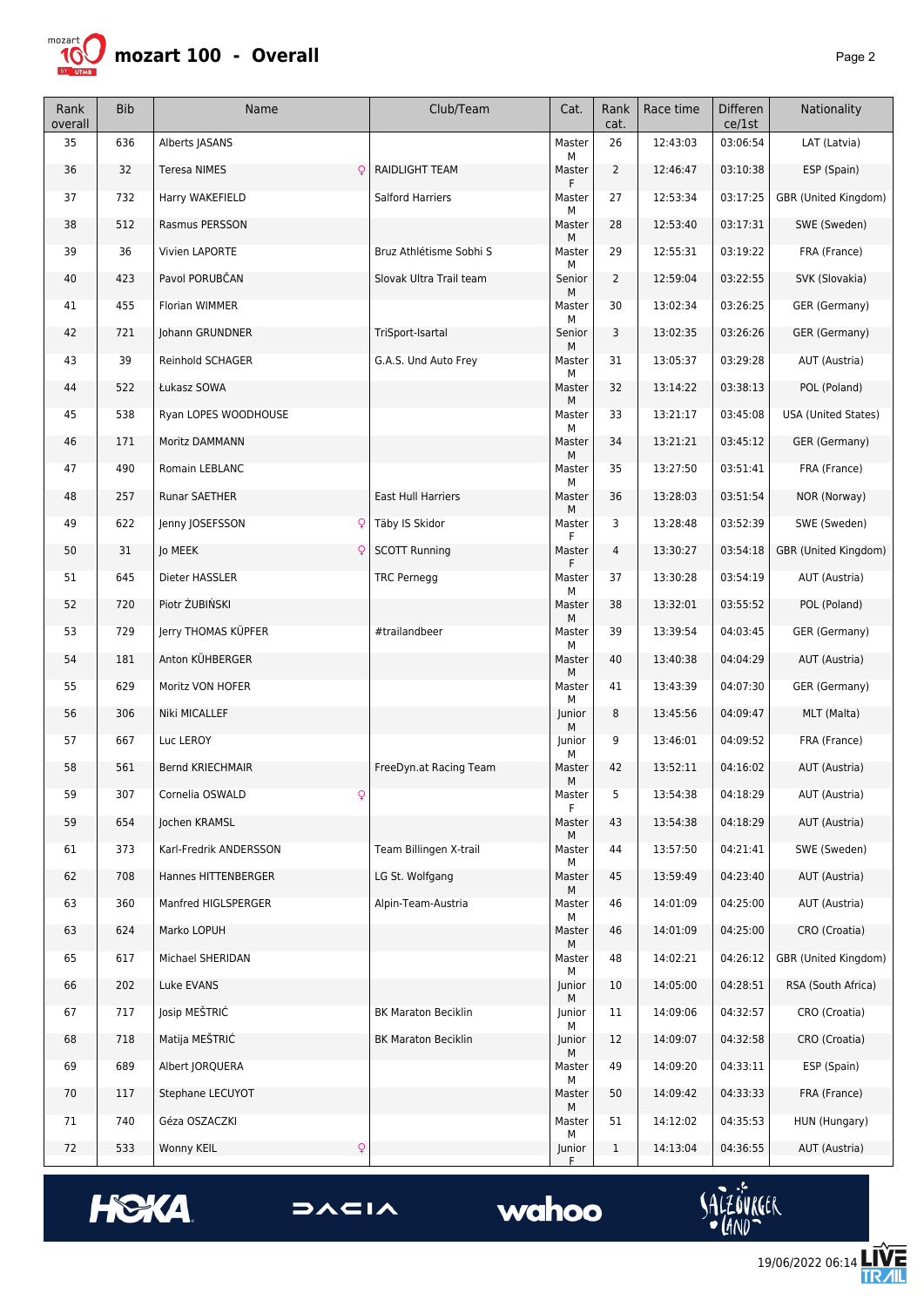

| Rank<br>overall | <b>Bib</b> | Name                          | Club/Team               | Cat.             | Rank<br>cat.   | Race time | Differen<br>ce/1st | Nationality                |
|-----------------|------------|-------------------------------|-------------------------|------------------|----------------|-----------|--------------------|----------------------------|
| 73              | 144        | <b>Bernhard BRANDL</b>        |                         | Master<br>М      | 52             | 14:15:34  | 04:39:25           | AUT (Austria)              |
| 74              | 693        | Jean CLAUDE MATHIEU           | Outdoor and news        | Senior           | 4              | 14:18:55  | 04:42:46           | FRA (France)               |
| 75              | 247        | Alexander BECKMANN            |                         | М<br>Master<br>М | 53             | 14:21:05  | 04:44:56           | GER (Germany)              |
| 76              | 112        | <b>Tobias BOGNER</b>          |                         | Master           | 54             | 14:23:22  | 04:47:13           | GER (Germany)              |
| 77              | 738        | Mario JANOS                   | Ultra/BoB - Slovak Ultr | М<br>Master      | 55             | 14:23:56  | 04:47:47           | SVK (Slovakia)             |
| 78              | 515        | Danilo DEI CAS                |                         | М<br>Master      | 56             | 14:24:23  | 04:48:14           | ITA (Italy)                |
| 79              | 570        | Johannes KEUSTERMANS          |                         | М<br>Master      | 57             | 14:25:29  | 04:49:20           | BEL (Belgium)              |
| 80              | 172        | Martin HUDAK                  |                         | М<br>Master      | 58             | 14:29:09  | 04:53:00           | SVK (Slovakia)             |
| 81              | 358        | <b>Oliver KIRCHMAIR</b>       |                         | М<br>Junior<br>М | 13             | 14:29:25  | 04:53:16           | AUT (Austria)              |
| 82              | 703        | $\mathsf{Q}$<br>April JELINEK |                         | Master<br>F      | 6              | 14:29:51  | 04:53:42           | <b>USA (United States)</b> |
| 83              | 329        | Dan TERHESIU                  | Varf                    | Master           | 59             | 14:32:31  | 04:56:22           | ROU (Romania)              |
| 84              | 267        | Michael PAPP                  |                         | М<br>Master<br>М | 60             | 14:37:20  | 05:01:11           | <b>USA (United States)</b> |
| 85              | 452        | Andi ERTL                     | FC Rinchnach e.V. 1947  | Master<br>М      | 61             | 14:41:12  | 05:05:03           | GER (Germany)              |
| 86              | 454        | Daniel WEBER                  | <b>TSV Lindberg</b>     | Master           | 62             | 14:41:13  | 05:05:04           | GER (Germany)              |
| 87              | 659        | Alexander STEIDL              |                         | М<br>Master      | 63             | 14:41:15  | 05:05:06           | AUT (Austria)              |
| 88              | 542        | Egon TAUBER                   |                         | M<br>Senior      | 5              | 14:41:21  | 05:05:12           | ITA (Italy)                |
| 89              | 487        | Felix KUSCHMIERZ              | TuS Lichterfelde        | М<br>Junior      | 14             | 14:43:55  | 05:07:46           | <b>GER (Germany)</b>       |
| 90              | 682        | Naaman AZMI                   |                         | м<br>Master      | 64             | 14:45:16  | 05:09:07           | ISR (Israel)               |
| 91              | 595        | Jacopo BOZZOLI                | TEAM MUD & SNOW ASD     | М<br>Master<br>М | 65             | 14:49:42  | 05:13:33           | ITA (Italy)                |
| 92              | 582        | Tomás SALVADOR FUENTES        | <b>DLC Trail Team</b>   | Master<br>М      | 66             | 14:49:43  | 05:13:34           | ESP (Spain)                |
| 93              | 731        | Martin VAUPEL                 |                         | Master<br>М      | 67             | 14:51:06  | 05:14:57           | GER (Germany)              |
| 94              | 156        | Abram VAN VEEN                |                         | Master<br>М      | 68             | 14:52:01  | 05:15:52           | NED (Netherlands)          |
| 95              | 577        | Josef VOPIČKA                 | Příbramští dálkoplazi   | Master<br>М      | 69             | 14:52:05  | 05:15:56           | CZE (Czech Republic)       |
| 96              | 500        | <b>Benno SPILKER</b>          |                         | Master<br>М      | 70             | 14:52:08  | 05:15:59           | GER (Germany)              |
| 97              | 571        | Timo SIEGMANN                 |                         | Master<br>М      | 71             | 14:52:38  | 05:16:29           | GER (Germany)              |
| 98              | 368        | Q<br>Monica D'URSO            |                         | Master<br>F      | $\overline{7}$ | 14:52:55  | 05:16:46           | ITA (Italy)                |
| 99              | 383        | Lorenzo PRIETO SAIZ           |                         | Master<br>М      | 72             | 14:55:17  | 05:19:08           | ESP (Spain)                |
| 100             | 588        | Michał KUŚMIERSKI             |                         | Master<br>М      | 73             | 14:56:49  | 05:20:40           | POL (Poland)               |
| 101             | 96         | Martin BREMHOLM               |                         | Master<br>М      | 74             | 15:00:24  | 05:24:15           | DEN (Denmark)              |
| 102             | 591        | Johannes GERLOF               | two peaks endurance Clu | Junior<br>М      | 15             | 15:03:39  | 05:27:30           | GER (Germany)              |
| 103             | 62         | Matthias SEIWALD              | SKINFIT CREW, Polizeisp | Master<br>м      | 75             | 15:03:50  | 05:27:41           | AUT (Austria)              |
| 104             | 448        | Martin WINTER                 |                         | Senior<br>М      | 6              | 15:04:38  | 05:28:29           | GER (Germany)              |
| 105             | 676        | Andreas NORRGARD              |                         | Master<br>М      | 76             | 15:05:18  | 05:29:09           | FIN (Finland)              |
| 106             | 584        | Isaac RAMOS ARCONADA          | Puentecillas Palencia T | Master<br>М      | 77             | 15:05:19  | 05:29:10           | ESP (Spain)                |
| 107             | 501        | Maximo MARTIN                 | None                    | Senior<br>М      | $\overline{7}$ | 15:05:44  | 05:29:35           | ESP (Spain)                |
| 108             | 631        | Cédric WALTER                 |                         | Master<br>М      | 78             | 15:06:27  | 05:30:18           | FRA (France)               |
| 109             | 615        | Lukáš ĎOPAN                   | TJ Magla                | Master<br>М      | 79             | 15:07:26  | 05:31:17           | CZE (Czech Republic)       |





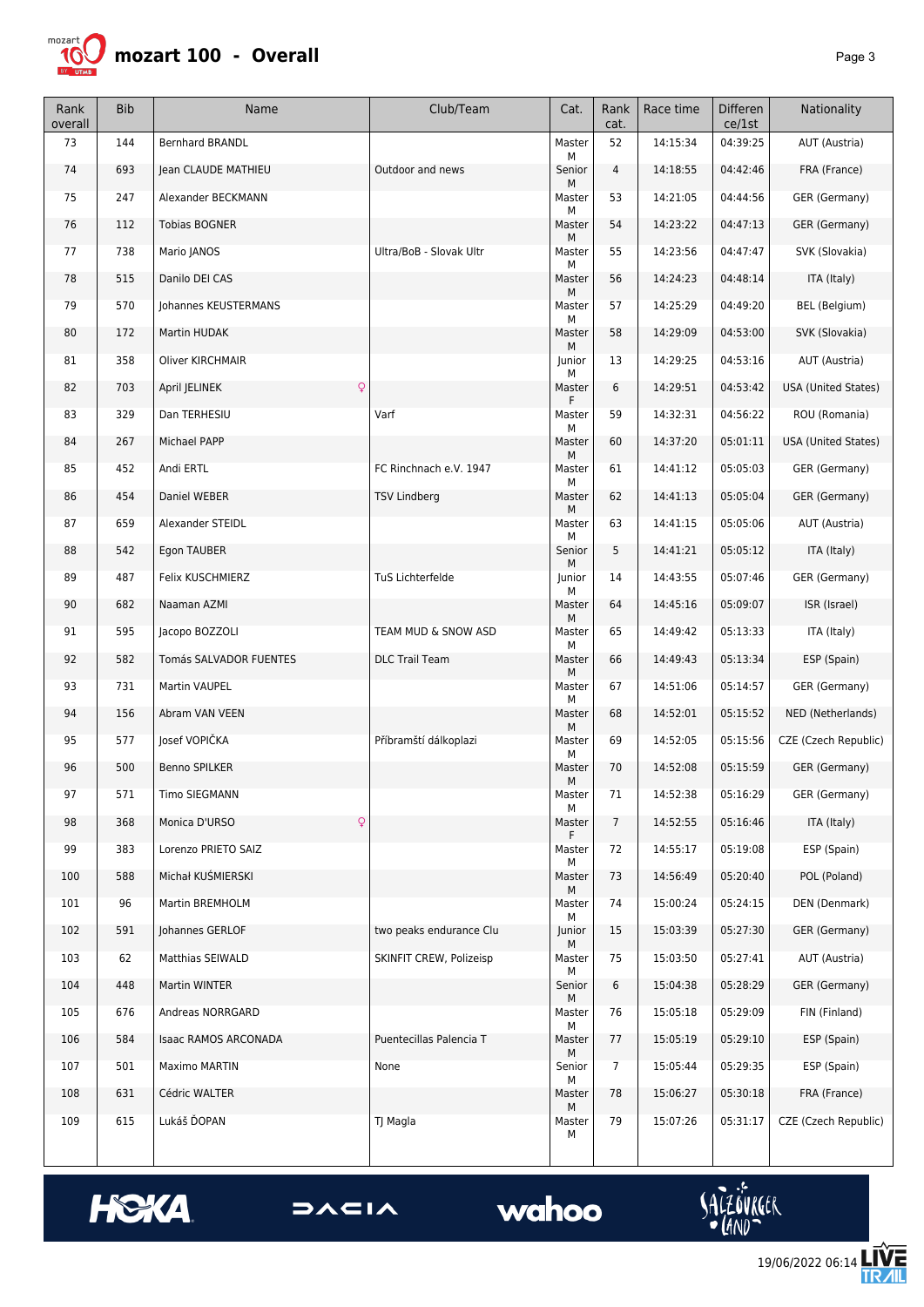

| Rank<br>overall | <b>Bib</b> | Name                   | Club/Team                   | Cat.             | Rank<br>cat. | Race time | Differen<br>ce/1st | Nationality          |
|-----------------|------------|------------------------|-----------------------------|------------------|--------------|-----------|--------------------|----------------------|
| 110             | 101        | Jacek RYDZIK           |                             | Master<br>М      | 80           | 15:07:38  | 05:31:29           | POL (Poland)         |
| 111             | 415        | Jaroslav KLIZAN        |                             | Master           | 81           | 15:08:07  | 05:31:58           | SVK (Slovakia)       |
| 112             | 372        | Stephan HANDLER        | Berl Buam +++               | М<br>Master<br>М | 82           | 15:08:21  | 05:32:12           | AUT (Austria)        |
| 113             | 216        | Klaus UNTERLERCHER     |                             | Master           | 83           | 15:09:23  | 05:33:14           | AUT (Austria)        |
| 114             | 380        | Miloš PINTRAVA         |                             | М<br>Senior      | 8            | 15:09:46  | 05:33:37           | SVK (Slovakia)       |
| 115             | 413        | Džiugas BAREIKIS       | <b>Wild Souls</b>           | М<br>Master<br>М | 84           | 15:09:50  | 05:33:41           | LTU (Lithuania)      |
| 116             | 276        | Lukas PUGGL            | <b>Puggl Brothers</b>       | Master<br>М      | 85           | 15:10:06  | 05:33:57           | AUT (Austria)        |
| 116             | 741        | <b>Thomas PUGGL</b>    | Puggl brothers              | Master<br>М      | 85           | 15:10:06  | 05:33:57           | AUT (Austria)        |
| 118             | 634        | Hendrik SPOERING       |                             | Master<br>М      | 87           | 15:10:20  | 05:34:11           | GER (Germany)        |
| 119             | 222        | Oran FINEGAN           |                             | Master<br>М      | 88           | 15:10:29  | 05:34:20           | IRL (Ireland)        |
| 120             | 726        | Tomasz NIEZGÓDKA       | Załoga Górska               | Senior<br>М      | 9            | 15:12:18  | 05:36:09           | POL (Poland)         |
| 121             | 301        | Thomas SAWYER          |                             | Master<br>М      | 89           | 15:12:22  | 05:36:13           | GBR (United Kingdom) |
| 122             | 420        | Johanna SIMMER<br>Q    | Lrc Almtal                  | Senior<br>F      | $\mathbf{1}$ | 15:12:51  | 05:36:42           | AUT (Austria)        |
| 123             | 81         | Markus GABRIEL         |                             | Senior<br>М      | 10           | 15:13:22  | 05:37:13           | AUT (Austria)        |
| 124             | 431        | Philipp WITIBSCHLAGER  |                             | Master           | 90           | 15:13:39  | 05:37:30           | AUT (Austria)        |
| 125             | 80         | Matteo BRACCIALINI     |                             | М<br>Master<br>М | 91           | 15:14:28  | 05:38:19           | ITA (Italy)          |
| 126             | 390        | David GYSSENS          |                             | Master           | 92           | 15:16:28  | 05:40:19           | BEL (Belgium)        |
| 127             | 446        | Martin STEIN           | two peaks endurance Clu     | М<br>Master      | 93           | 15:16:35  | 05:40:26           | GER (Germany)        |
| 128             | 314        | Joan HARO FERNÁNDEZ    |                             | М<br>Master<br>М | 94           | 15:18:26  | 05:42:17           | ESP (Spain)          |
| 129             | 472        | Jan NILSSON            | Lödde tri                   | Master<br>М      | 95           | 15:19:07  | 05:42:58           | SWE (Sweden)         |
| 130             | 64         | <b>Victor ADER</b>     |                             | Master<br>М      | 96           | 15:19:13  | 05:43:04           | NED (Netherlands)    |
| 131             | 450        | Patrick ENGELHARDT     |                             | Master<br>М      | 97           | 15:19:14  | 05:43:05           | GER (Germany)        |
| 132             | 714        | Steffen SCHÖNHUT       | <b>OmniBiotic Powerteam</b> | Master<br>М      | 98           | 15:19:39  | 05:43:30           | GER (Germany)        |
| 133             | 279        | Nir AMIR               | MyWay                       | Master<br>М      | 99           | 15:20:04  | 05:43:55           | ISR (Israel)         |
| 134             | 551        | Yuki ITO               |                             | Master<br>М      | 100          | 15:21:13  | 05:45:04           | JPN (Japan)          |
| 135             | 355        | Ivan MAZZARINI         | Destination Unknown Coa     | Master<br>М      | 101          | 15:21:59  | 05:45:50           | ITA (Italy)          |
| 136             | 174        | Robin UCELLI           |                             | Master<br>М      | 102          | 15:22:21  | 05:46:12           | FRA (France)         |
| 137             | 200        | Nicholas COLLI         |                             | Junior<br>Μ      | 16           | 15:22:48  | 05:46:39           | RSA (South Africa)   |
| 138             | 674        | Jean-Philippe GALLARD  | <b>OCCAR</b>                | Senior<br>м      | 11           | 15:23:53  | 05:47:44           | FRA (France)         |
| 139             | 86         | Wilhelmus MEERSHOEK    |                             | Senior<br>М      | 12           | 15:27:10  | 05:51:01           | NED (Netherlands)    |
| 140             | 185        | Anna-Marie WATSON<br>Q |                             | Master<br>F      | 8            | 15:28:48  | 05:52:39           | GBR (United Kingdom) |
| 141             | 189        | Will BUCKINGHAM-BURR   |                             | Master<br>Μ      | 103          | 15:30:53  | 05:54:44           | GBR (United Kingdom) |
| 142             | 147        | Alexej STEBLIN         |                             | Senior<br>М      | 13           | 15:33:47  | 05:57:38           | GER (Germany)        |
| 143             | 553        | David BAUD'HUIN        |                             | Master<br>М      | 104          | 15:36:20  | 06:00:11           | BEL (Belgium)        |
| 144             | 381        | Matteo GAETANI         | RunCard                     | Junior<br>М      | 17           | 15:38:09  | 06:02:00           | ITA (Italy)          |
| 145             | 338        | Gilles LHERBIER        | Courir à Courcelles-Cha     | Senior<br>М      | 14           | 15:38:43  | 06:02:34           | FRA (France)         |
| 146             | 402        | Konstantin WACKER      | <b>Trailrunning Vienna</b>  | Master<br>М      | 105          | 15:40:01  | 06:03:52           | AUT (Austria)        |





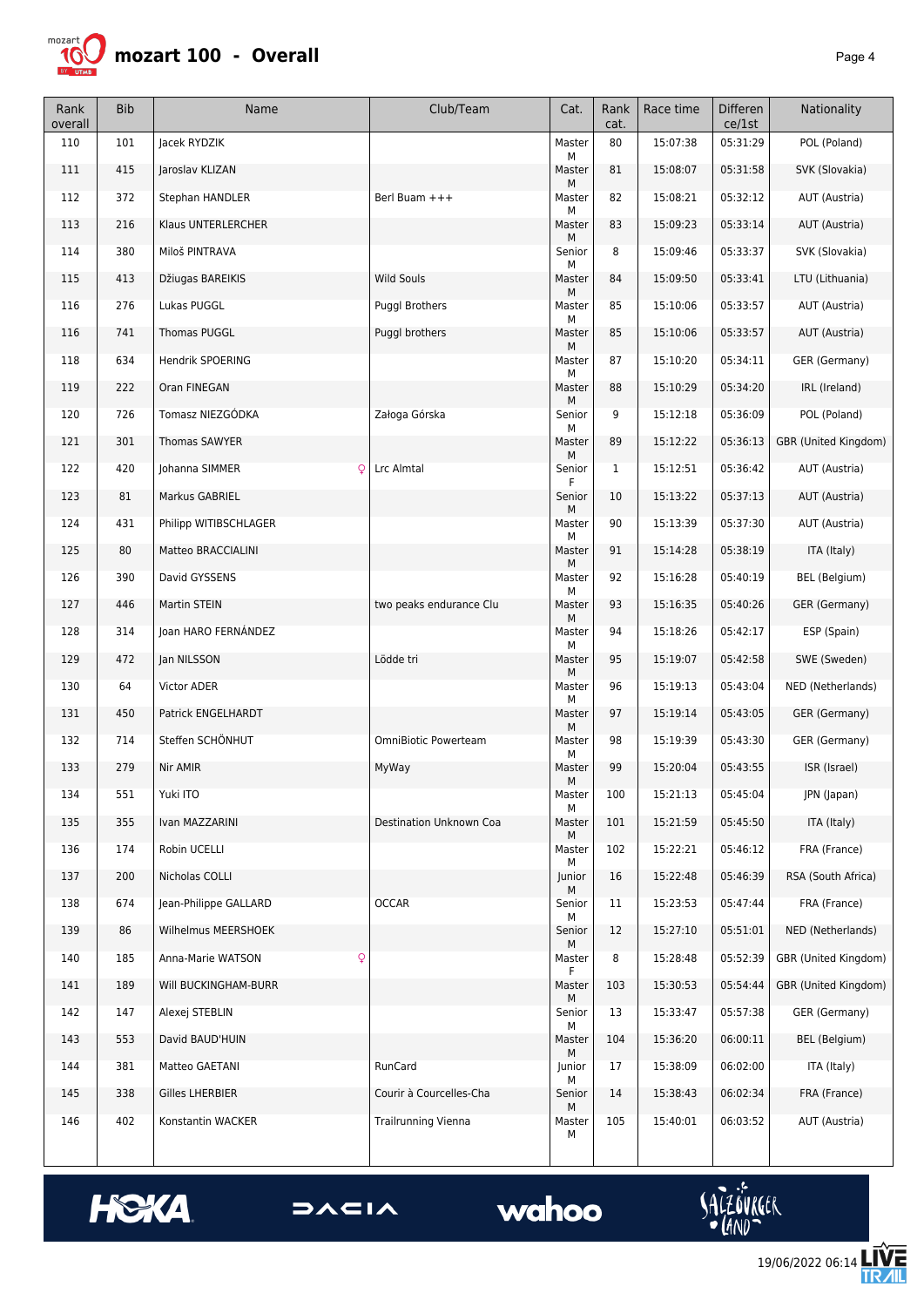

| Rank<br>overall | <b>Bib</b> | Name                               | Club/Team                     | Cat.        | Rank<br>cat.   | Race time | <b>Differen</b><br>ce/1st | Nationality          |
|-----------------|------------|------------------------------------|-------------------------------|-------------|----------------|-----------|---------------------------|----------------------|
| 147             | 106        | Alexander ROCHOW                   | ErdnussbutterRacingTeam       | Master<br>М | 106            | 15:40:18  | 06:04:09                  | GER (Germany)        |
| 148             | 672        | Paul WEDRICH                       |                               | Master<br>М | 107            | 15:46:36  | 06:10:27                  | AUT (Austria)        |
| 149             | 412        | Anthony BEKE                       | AS Strasbourg                 | Master<br>М | 108            | 15:46:56  | 06:10:47                  | FRA (France)         |
| 150             | 467        | Stefan RUCKER                      | a fairy trail                 | Master<br>М | 109            | 15:47:40  | 06:11:31                  | AUT (Austria)        |
| 151             | 581        | Michael GEIGER                     |                               | Master<br>М | 110            | 15:47:43  | 06:11:34                  | GER (Germany)        |
| 152             | 586        | Andres LÖFFLER                     | Perfect Day Training          | Master<br>М | 111            | 15:47:47  | 06:11:38                  | GER (Germany)        |
| 153             | 332        | Simone CAPOFERRI                   |                               | Master<br>М | 112            | 15:48:59  | 06:12:50                  | ITA (Italy)          |
| 154             | 525        | Quentin TRIMBUR                    |                               | Junior<br>М | 18             | 15:50:53  | 06:14:44                  | FRA (France)         |
| 155             | 393        | Alena MARIA PANTIS<br>$\mathsf{Q}$ |                               | Master<br>F | 9              | 15:52:55  | 06:16:46                  | GER (Germany)        |
| 156             | 502        | Thomas LEVEN                       | Hügel-Helden                  | Master<br>м | 113            | 15:52:56  | 06:16:47                  | GER (Germany)        |
| 157             | 653        | Peter EINMÜLLER                    |                               | Master<br>М | 114            | 15:52:58  | 06:16:49                  | GER (Germany)        |
| 158             | 137        | Michael LATAK                      |                               | Master<br>М | 115            | 15:53:06  | 06:16:57                  | POL (Poland)         |
| 159             | 51         | Tanja VOLM, DR. MED.<br>Q          |                               | Senior<br>F | $\overline{2}$ | 15:53:21  | 06:17:12                  | GER (Germany)        |
| 160             | 53         | Hans-Martin RÖRIG                  |                               | Senior<br>М | 15             | 15:53:42  | 06:17:33                  | GER (Germany)        |
| 161             | 416        | Florian HULDE                      | <b>Trailrunning Innsbruck</b> | Master<br>М | 116            | 15:53:53  | 06:17:44                  | GER (Germany)        |
| 162             | 269        | Emilio ALVAREZ CRUZADO             | Toxiza Clube de Montaña       | Master<br>М | 117            | 15:56:08  | 06:19:59                  | ESP (Spain)          |
| 163             | 126        | Daniel MANN                        |                               | Master<br>М | 118            | 15:56:29  | 06:20:20                  | GBR (United Kingdom) |
| 164             | 666        | Roman PETRIKOVIC                   | <b>MK Tyrdosin</b>            | Senior<br>М | 16             | 15:56:55  | 06:20:46                  | SVK (Slovakia)       |
| 165             | 191        | Mikula THALMANN                    |                               | Master<br>М | 119            | 15:57:12  | 06:21:03                  | SUI (Switzerland)    |
| 166             | 201        | Daniele BUTTAZZONI                 |                               | Master<br>М | 120            | 15:57:45  | 06:21:36                  | ITA (Italy)          |
| 167             | 324        | Martin SCHUSTER                    |                               | Master<br>М | 121            | 16:02:01  | 06:25:52                  | GER (Germany)        |
| 168             | 650        | Raul JIMÉNEZ COLLADO               | A ver quién tira              | Master<br>М | 122            | 16:02:55  | 06:26:46                  | ESP (Spain)          |
| 169             | 89         | Andrew PUMPHREY                    |                               | Senior<br>М | 17             | 16:03:46  | 06:27:37                  | GBR (United Kingdom) |
| 170             | 159        | <b>Maxence DEHAYS</b>              |                               | Master<br>М | 123            | 16:03:50  | 06:27:41                  | FRA (France)         |
| 171             | 707        | David MIŠUREC                      |                               | Master<br>М | 124            | 16:05:43  | 06:29:34                  | CZE (Czech Republic) |
| 172             | 364        | Gerald BLUMRICH                    | Die grauen Panther            | Senior<br>М | 18             | 16:06:04  | 06:29:55                  | GER (Germany)        |
| 173             | 400        | Karl ÅSBRINK                       | <b>Bajen Fans</b>             | Master<br>М | 125            | 16:07:38  | 06:31:29                  | SWE (Sweden)         |
| 174             | 246        | Rafion BALAHACHI                   | Club Manikou Organisati       | Master<br>М | 126            | 16:07:44  | 06:31:35                  | FRA (France)         |
| 175             | 124        | Steve AUCH                         |                               | Master<br>М | 127            | 16:09:09  | 06:33:00                  | GER (Germany)        |
| 176             | 641        | John ADAMS                         |                               | Master<br>М | 128            | 16:09:23  | 06:33:14                  | CAN (Canada)         |
| 177             | 597        | Laurent ANGIBAUD                   |                               | Senior<br>М | 19             | 16:09:31  | 06:33:22                  | FRA (France)         |
| 178             | 315        | Matthias MÜLLER                    |                               | Master<br>М | 129            | 16:10:47  | 06:34:38                  | SUI (Switzerland)    |
| 179             | 237        | Ondrej BLOUDEK                     | Svetaci                       | Master<br>М | 130            | 16:13:01  | 06:36:52                  | CZE (Czech Republic) |
| 180             | 493        | <b>Tobias PHILIP RINK</b>          | team-naunheim.de              | Junior<br>М | 19             | 16:13:19  | 06:37:10                  | GER (Germany)        |
| 181             | 401        | Bernhard EDELBACHER                |                               | Senior<br>М | 20             | 16:15:13  | 06:39:04                  | AUT (Austria)        |
| 182             | 76         | Tim MEIRESONNE                     |                               | Master<br>М | 131            | 16:15:32  | 06:39:23                  | BEL (Belgium)        |
| 183             | 692        | Henrik LANGE                       | <b>RUNNING Company</b>        | Master<br>М | 132            | 16:16:13  | 06:40:04                  | GER (Germany)        |





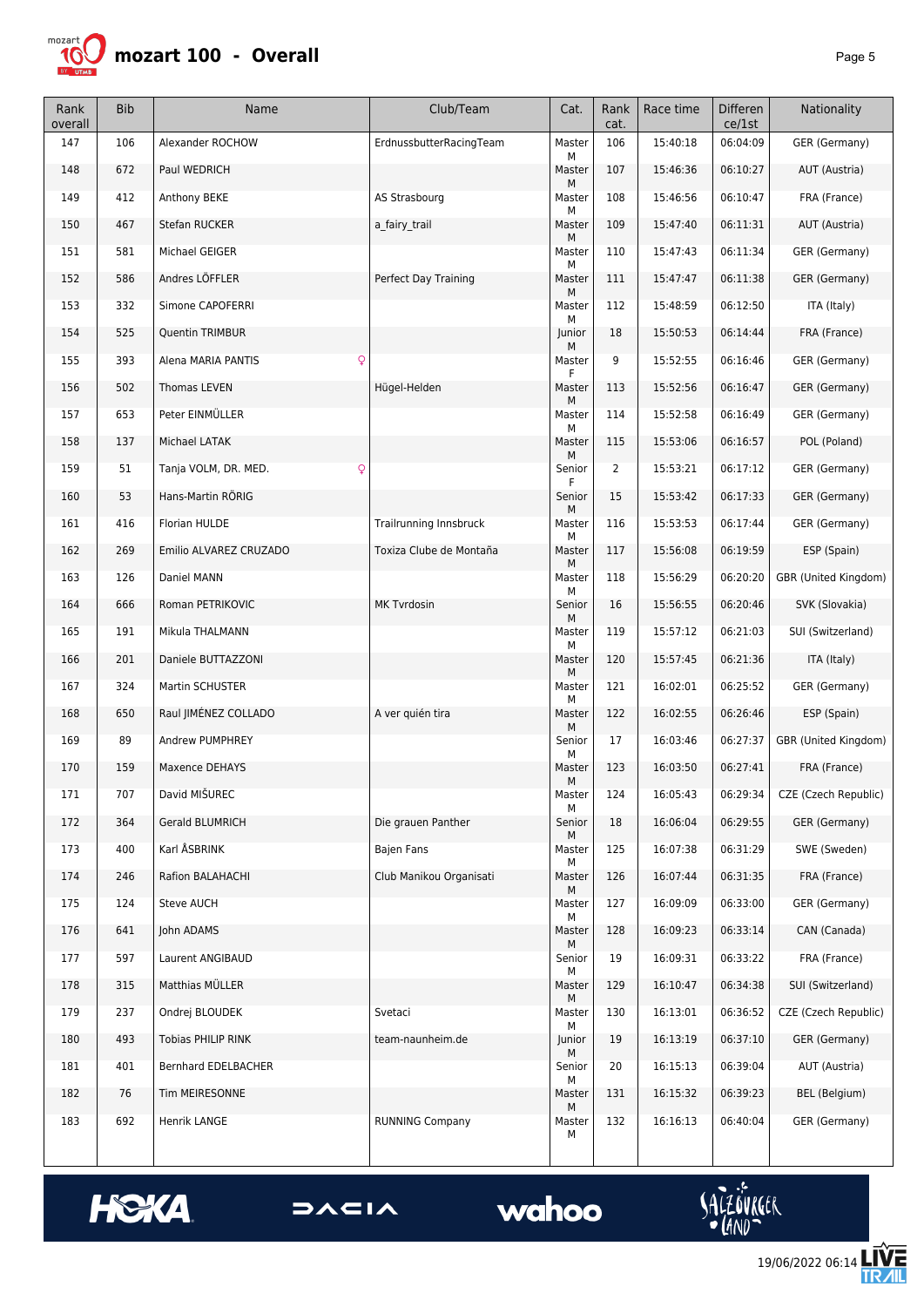

| Rank<br>overall | <b>Bib</b> | Name                            | Club/Team               | Cat.        | Rank<br>cat. | Race time | <b>Differen</b><br>ce/1st | Nationality                |
|-----------------|------------|---------------------------------|-------------------------|-------------|--------------|-----------|---------------------------|----------------------------|
| 184             | 565        | Q<br>Anka HAUSMANN              |                         | Master      | 10           | 16:16:56  | 06:40:47                  | GER (Germany)              |
| 185             | 486        | <b>Steffen STEURER</b>          |                         | Senior<br>М | 21           | 16:18:30  | 06:42:21                  | GER (Germany)              |
| 186             | 640        | Ka SHING LAM                    |                         | Master<br>М | 133          | 16:19:16  | 06:43:07                  | HKG (Hong Kong,<br>China)  |
| 187             | 469        | Pavla ŠEBESTOVÁ<br>$\mathsf{Q}$ |                         | Master      | 11           | 16:21:24  | 06:45:15                  | CZE (Czech Republic)       |
| 188             | 115        | Adam BLAŽEK                     |                         | Master<br>М | 134          | 16:22:17  | 06:46:08                  | CZE (Czech Republic)       |
| 189             | 664        | Jiri KALOUS                     | CafeRacers              | Master<br>М | 135          | 16:23:29  | 06:47:20                  | CZE (Czech Republic)       |
| 190             | 235        | Kevin DOTY                      |                         | Master<br>М | 136          | 16:23:38  | 06:47:29                  | <b>USA (United States)</b> |
| 191             | 434        | <b>Tobias VOGELEIT</b>          |                         | Master<br>М | 137          | 16:23:48  | 06:47:39                  | GER (Germany)              |
| 192             | 274        | Werner ABLINGER                 |                         | Master<br>М | 138          | 16:25:23  | 06:49:14                  | AUT (Austria)              |
| 193             | 148        | Ruben DEVOGELAER                |                         | Master<br>М | 139          | 16:25:31  | 06:49:22                  | BEL (Belgium)              |
| 194             | 517        | Jana BULÍČKOVÁ<br>Q             |                         | Master<br>F | 12           | 16:26:19  | 06:50:10                  | CZE (Czech Republic)       |
| 195             | 278        | Marcello MONTARULI              | Trailer de l'Ardève     | Master<br>М | 140          | 16:26:43  | 06:50:34                  | SUI (Switzerland)          |
| 196             | 151        | Edwin KLINGLHUBER               | two peaks endurance Clu | Master<br>М | 141          | 16:26:49  | 06:50:40                  | AUT (Austria)              |
| 197             | 558        | <b>Eleanor GLENNIE</b><br>Q     |                         | Master<br>F | 13           | 16:29:42  | 06:53:33                  | GBR (United Kingdom)       |
| 198             | 675        | Alexander HIRSCH                | LC Vassach              | Master<br>М | 142          | 16:29:55  | 06:53:46                  | GER (Germany)              |
| 199             | 228        | Jürgen PRÖLL                    | Mühl4tler Bike Team     | Junior<br>м | 20           | 16:30:45  | 06:54:36                  | AUT (Austria)              |
| 200             | 637        | Thomas WAGNER                   | Lauftreff Hanau/Bruchkö | Senior<br>м | 22           | 16:31:09  | 06:55:00                  | GER (Germany)              |
| 201             | 102        | Konstantin DREYER               |                         | Junior<br>М | 21           | 16:31:35  | 06:55:26                  | AUT (Austria)              |
| 202             | 544        | Stefan BAIER                    | Team vegan.at           | Master<br>М | 143          | 16:32:03  | 06:55:54                  | AUT (Austria)              |
| 203             | 709        | Gerd STACHELBERGER              | LC Kapelln              | Senior<br>М | 23           | 16:32:05  | 06:55:56                  | AUT (Austria)              |
| 204             | 495        | Julien ALLARD                   | Hiking Buddies Zürich   | Junior<br>М | 22           | 16:32:52  | 06:56:43                  | FRA (France)               |
| 205             | 543        | Patrick LÜTOLF                  |                         | Master<br>М | 144          | 16:34:20  | 06:58:11                  | SUI (Switzerland)          |
| 206             | 690        | Nicola SCOTTON                  | <b>KM Sport</b>         | Master<br>М | 145          | 16:35:01  | 06:58:52                  | ITA (Italy)                |
| 207             | 426        | Silviu NILA                     |                         | Master<br>М | 146          | 16:35:20  | 06:59:11                  | ROU (Romania)              |
| 208             | 396        | Mikael LAPOSA                   |                         | Master<br>м | 147          | 16:35:56  | 06:59:47                  | SWE (Sweden)               |
| 209             | 460        | René EXNER                      | <b>Team EXE</b>         | Master<br>М | 148          | 16:36:02  | 06:59:53                  | GER (Germany)              |
| 210             | 589        | Stefan VINASI                   | CSM Cluj                | Master<br>м | 149          | 16:36:10  | 07:00:01                  | ROU (Romania)              |
| 211             | 481        | Daniel KRIEG                    | <b>Ultra Turtles</b>    | Junior<br>Μ | 23           | 16:36:46  | 07:00:37                  | AUT (Austria)              |
| 212             | 339        | Emmanuel VAN ACKER              |                         | Senior<br>м | 24           | 16:40:40  | 07:04:31                  | BEL (Belgium)              |
| 213             | 475        | Dennis SCHMACKE                 |                         | Junior<br>М | 24           | 16:43:24  | 07:07:15                  | GER (Germany)              |
| 214             | 40         | Andreas MICHALITZ               | ULT Heustadlwasser      | Senior<br>м | 25           | 16:43:34  | 07:07:25                  | AUT (Austria)              |
| 215             | 516        | Michal TUREK                    |                         | Master<br>М | 150          | 16:43:49  | 07:07:40                  | CZE (Czech Republic)       |
| 216             | 317        | Mikko PESONEN                   | Yle Run                 | Senior<br>М | 26           | 16:44:39  | 07:08:30                  | FIN (Finland)              |
| 217             | 308        | Katja LEDERER                   | LC Running Puchberg     | Senior<br>F | 3            | 16:45:41  | 07:09:32                  | AUT (Austria)              |
| 218             | 388        | Jozef SCIRANKO                  |                         | Master<br>М | 151          | 16:45:52  | 07:09:43                  | SVK (Slovakia)             |
| 219             | 670        | Marius KAZLAUSKAS               |                         | Junior<br>М | 25           | 16:46:07  | 07:09:58                  | LTU (Lithuania)            |
| 220             | 65         | Sander BOON                     |                         | Master<br>м | 152          | 16:46:41  | 07:10:32                  | NED (Netherlands)          |





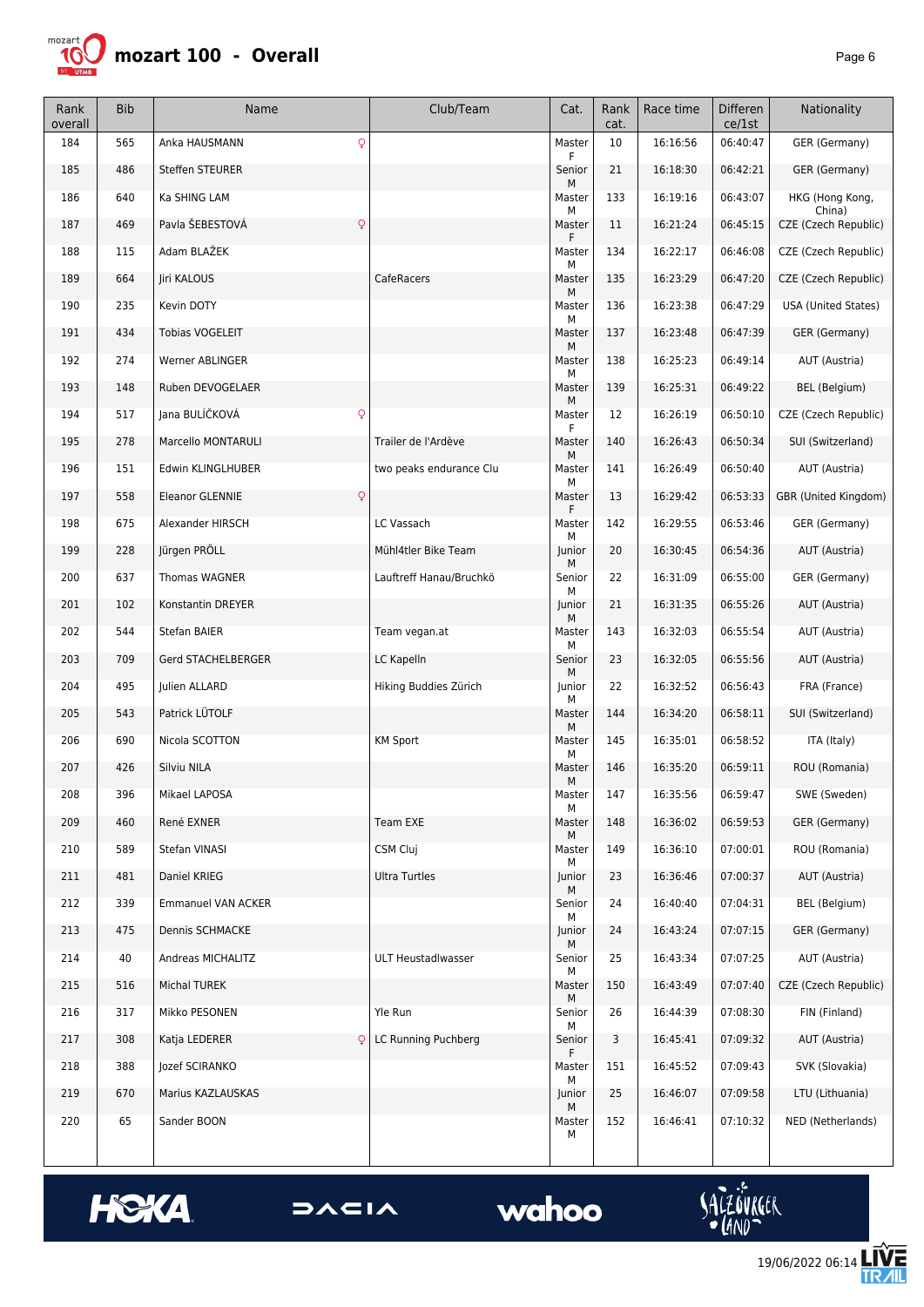

| Rank<br>overall | <b>Bib</b> | Name                      | Club/Team               | Cat.             | Rank<br>cat. | Race time | <b>Differen</b><br>ce/1st | Nationality                 |
|-----------------|------------|---------------------------|-------------------------|------------------|--------------|-----------|---------------------------|-----------------------------|
| 221             | 579        | Leon BOREHAM              | 3 Amigos                | Senior           | 27           | 16:47:33  | 07:11:24                  | GBR (United Kingdom)        |
| 222             | 728        | Andrzej KORECKI           |                         | М<br>Master      | 153          | 16:48:01  | 07:11:52                  | POL (Poland)                |
| 223             | 38         | Goshi OSADA               | PowerBar/mont-bell      | М<br>Junior<br>М | 26           | 16:52:52  | 07:16:43                  | JPN (Japan)                 |
| 224             | 660        | Demeter DICK              | FH OÖ Sportsteam        | Master<br>М      | 154          | 16:52:59  | 07:16:50                  | AUT (Austria)               |
| 225             | 288        | <b>Arnaud GENIN</b>       |                         | Master<br>М      | 155          | 16:54:17  | 07:18:08                  | FRA (France)                |
| 226             | 421        | Tomáš VONDRÁČEK           | X-TRAIL ORLOVÁ          | Master<br>М      | 156          | 16:56:32  | 07:20:23                  | CZE (Czech Republic)        |
| 227             | 609        | Domien VAN DEN PUTTE      |                         | Master<br>м      | 157          | 17:00:21  | 07:24:12                  | <b>BEL</b> (Belgium)        |
| 228             | 603        | Norbert MITTERMAYR        | LAC Steyr               | Senior<br>М      | 28           | 17:04:21  | 07:28:12                  | AUT (Austria)               |
| 229             | 204        | Gerald LECHNER            |                         | Master<br>М      | 158          | 17:04:57  | 07:28:48                  | AUT (Austria)               |
| 230             | 540        | Stephan VAN HAASTEREN     |                         | Master<br>М      | 159          | 17:05:23  | 07:29:14                  | NED (Netherlands)           |
| 231             | 341        | Louis BRASINGTON          |                         | Junior<br>М      | 27           | 17:08:11  | 07:32:02                  | <b>GBR (United Kingdom)</b> |
| 232             | 152        | Lorenzo MORTARO           |                         | Master<br>М      | 160          | 17:09:18  | 07:33:09                  | ITA (Italy)                 |
| 233             | 146        | Alexander SÜß             |                         | Master<br>М      | 161          | 17:09:40  | 07:33:31                  | GER (Germany)               |
| 234             | 598        | Petko PETKOV              |                         | Master<br>М      | 162          | 17:12:31  | 07:36:22                  | <b>BUL</b> (Bulgaria)       |
| 235             | 679        | <b>Thierry PARIS</b>      |                         | Senior<br>М      | 29           | 17:12:33  | 07:36:24                  | FRA (France)                |
| 236             | 54         | Julien HARTÉ              |                         | Junior<br>М      | 28           | 17:12:45  | 07:36:36                  | FRA (France)                |
| 237             | 68         | Tryggvi STEFÁNSSON        |                         | Master           | 163          | 17:12:58  | 07:36:49                  | ISL (Iceland)               |
| 238             | 162        | Aleksandr SEMENOV         |                         | М<br>Master      | 164          | 17:13:29  | 07:37:20                  | AUT (Austria)               |
| 239             | 658        | Per EGON RASMUSSEN        | Sparta / Trail & Pandel | М<br>Senior<br>м | 30           | 17:13:43  | 07:37:34                  | DEN (Denmark)               |
| 240             | 647        | Matthias GLÜCK            |                         | Master<br>М      | 165          | 17:13:56  | 07:37:47                  | GER (Germany)               |
| 241             | 539        | Marc ENDER                | <b>RUNENDERS</b>        | Master<br>М      | 166          | 17:14:01  | 07:37:52                  | AUT (Austria)               |
| 242             | 382        | Laurenz ELSTNER           |                         | Junior<br>м      | 29           | 17:14:28  | 07:38:19                  | AUT (Austria)               |
| 243             | 736        | Stefan FÜRST              | TSV Oberkochen          | Senior<br>М      | 31           | 17:14:47  | 07:38:38                  | GER (Germany)               |
| 244             | 532        | <b>Heribert PRATSCHER</b> | Sinabelkirchen          | Master           | 167          | 17:17:00  | 07:40:51                  | AUT (Austria)               |
| 244             | 535        | René GAMMEL               | Sinabelkirchen          | М<br>Master<br>М | 167          | 17:17:00  | 07:40:51                  | AUT (Austria)               |
| 246             | 439        | Philipp BRODINGER         |                         | Master<br>М      | 169          | 17:17:55  | 07:41:46                  | AUT (Austria)               |
| 247             | 484        | Karol ZAKOWSKI            | Renegades of Trail      | Master<br>М      | 170          | 17:19:01  | 07:42:52                  | POL (Poland)                |
| 248             | 537        | <b>Bence NAGY</b>         |                         | Junior<br>М      | 30           | 17:19:41  | 07:43:32                  | HUN (Hungary)               |
| 249             | 230        | Jeremy RATTIER            | Strasbourg Asl Robertsa | Master<br>М      | 171          | 17:19:43  | 07:43:34                  | FRA (France)                |
| 250             | 334        | Mirco CAPOFERRI           | Atletica Frimas         | Master<br>М      | 172          | 17:19:47  | 07:43:38                  | ITA (Italy)                 |
| 251             | 505        | Davy VAN DEN WIJNGAERDE   |                         | Master<br>М      | 173          | 17:20:01  | 07:43:52                  | BEL (Belgium)               |
| 252             | 621        | Marcus   OSEFSSON         | Täby IS Skidor          | Master<br>М      | 174          | 17:20:09  | 07:44:00                  | SWE (Sweden)                |
| 253             | 72         | Christoph KANZLER         |                         | Senior<br>М      | 32           | 17:20:23  | 07:44:14                  | GER (Germany)               |
| 254             | 405        | Thomas DISNEY             |                         | Master<br>М      | 175          | 17:21:05  | 07:44:56                  | GBR (United Kingdom)        |
| 255             | 547        | Goran ŠAGI                |                         | Master<br>м      | 176          | 17:21:07  | 07:44:58                  | CRO (Croatia)               |
| 256             | 479        | Christian DORN            | Hardcore Fitness        | Master<br>М      | 177          | 17:24:16  | 07:48:07                  | GER (Germany)               |
| 256             | 605        | Thomas HOFER              |                         | Master<br>м      | 177          | 17:24:16  | 07:48:07                  | AUT (Austria)               |





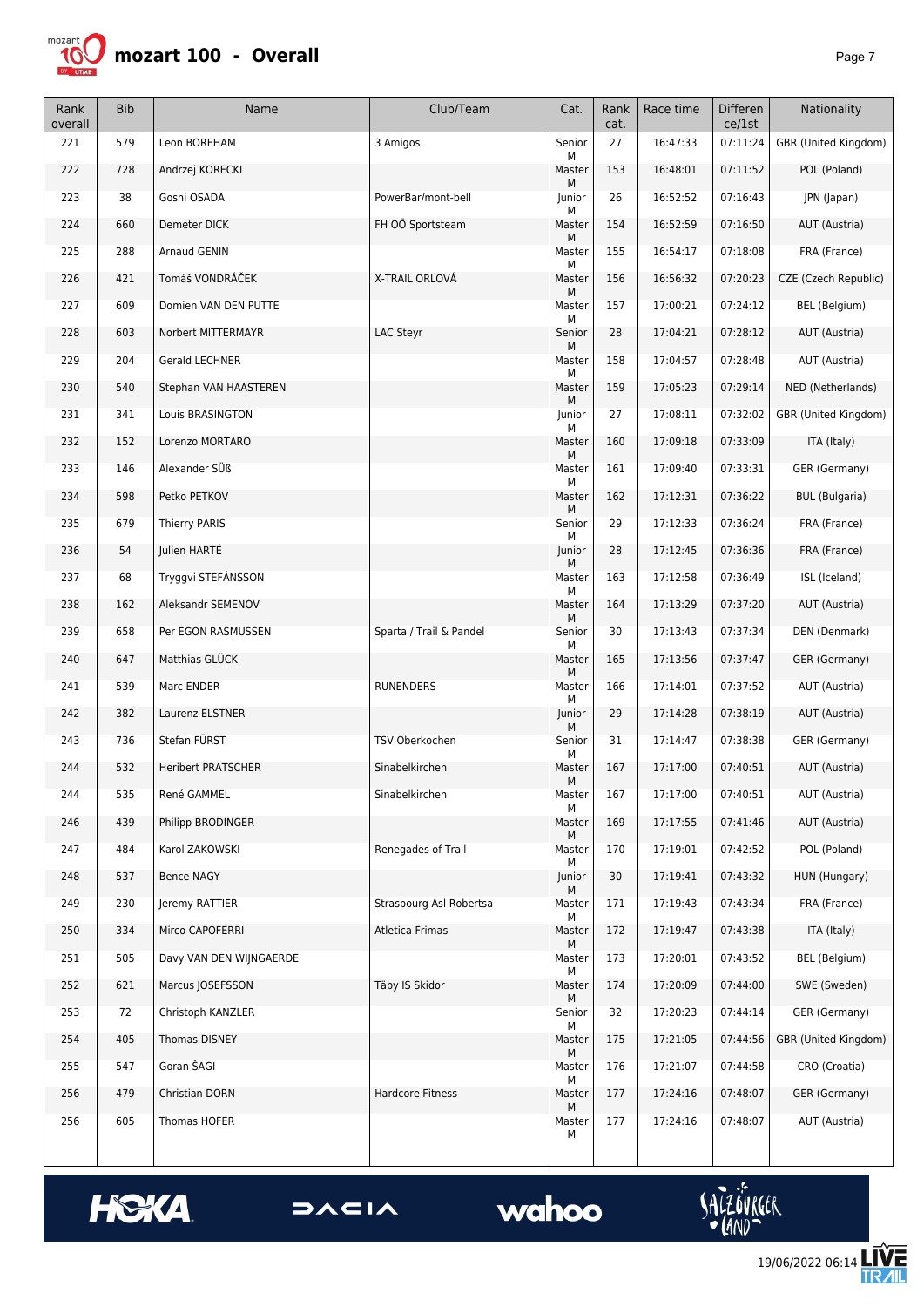

| Rank<br>overall | <b>Bib</b> | Name                   | Club/Team                  | Cat.         | Rank<br>cat. | Race time | <b>Differen</b><br>ce/1st | Nationality          |
|-----------------|------------|------------------------|----------------------------|--------------|--------------|-----------|---------------------------|----------------------|
| 258             | 73         | Lars WILLBORN          |                            | Master<br>М  | 179          | 17:24:17  | 07:48:08                  | GER (Germany)        |
| 259             | 52         | Daniel BOECKER         | Marathon-Club Menden e.    | Master<br>М  | 180          | 17:24:55  | 07:48:46                  | GER (Germany)        |
| 260             | 638        | Elmar SISTERMANNS      | LG Mörfelden-Walldorf      | Senior<br>М  | 33           | 17:25:55  | 07:49:46                  | GER (Germany)        |
| 261             | 536        | Davide MORETTO         | <b>MIDLAB</b>              | Master<br>м  | 181          | 17:28:13  | 07:52:04                  | ITA (Italy)          |
| 262             | 305        | Stefano CARLONI        |                            | Senior<br>М  | 34           | 17:28:14  | 07:52:05                  | ITA (Italy)          |
| 263             | 608        | Klaus HAAKE            | LG Ultralauf               | Senior<br>М  | 35           | 17:30:35  | 07:54:26                  | GER (Germany)        |
| 264             | 74         | <b>Bart EIGENHUIS</b>  |                            | Senior<br>М  | 36           | 17:30:51  | 07:54:42                  | NED (Netherlands)    |
| 265             | 153        | Andreas NEUDORFER      |                            | Master<br>М  | 182          | 17:31:07  | 07:54:58                  | AUT (Austria)        |
| 266             | 50         | Judith HAVERS<br>Q     |                            | Master<br>F  | 14           | 17:31:40  | 07:55:31                  | GER (Germany)        |
| 267             | 552        | Dennis PEMSEL          |                            | Master<br>М  | 183          | 17:31:41  | 07:55:32                  | GER (Germany)        |
| 268             | 395        | Gábor GYÖRGY FÁBIÁN    |                            | Master<br>М  | 184          | 17:33:02  | 07:56:53                  | HUN (Hungary)        |
| 269             | 287        | <b>Francis BRADLEY</b> |                            | Senior<br>М  | 37           | 17:33:24  | 07:57:15                  | GBR (United Kingdom) |
| 270             | 297        | Julian BUCHINGER       | <b>Trailrunning Vienna</b> | Junior<br>М  | 31           | 17:34:10  | 07:58:01                  | AUT (Austria)        |
| 271             | 614        | Robert SCHLÖMER        |                            | Senior<br>М  | 38           | 17:34:42  | 07:58:33                  | GER (Germany)        |
| 272             | 103        | Michal KMET            |                            | Master<br>М  | 185          | 17:35:16  | 07:59:07                  | SVK (Slovakia)       |
| 273             | 534        | Jan KRUMFUSS           | two peaks endurance Clu    | Master<br>м  | 186          | 17:35:32  | 07:59:23                  | GER (Germany)        |
| 274             | 710        | Sasa STOJANOVIC        | LC Kapelln                 | Senior<br>М  | 39           | 17:35:50  | 07:59:41                  | AUT (Austria)        |
| 275             | 223        | Ercole LUGARI          | 100 Marathon Club          | Master<br>М  | 187          | 17:37:46  | 08:01:37                  | ITA (Italy)          |
| 276             | 49         | Javi RODRIGUEZ         |                            | Master<br>М  | 188          | 17:38:16  | 08:02:07                  | ESP (Spain)          |
| 277             | 348        | Jurgen KEPPENS         | <b>MMC</b>                 | Master<br>М  | 189          | 17:38:52  | 08:02:43                  | BEL (Belgium)        |
| 278             | 527        | Müller MARCUS          | Weltraumjogger Berlin      | Senior<br>М  | 40           | 17:39:20  | 08:03:11                  | GER (Germany)        |
| 279             | 71         | Dan GRIMSHAW           |                            | Master<br>М  | 190          | 17:39:55  | 08:03:46                  | GBR (United Kingdom) |
| 280             | 347        | Silke HERRMANN<br>Ç    | Power PauSi                | Master<br>F  | 15           | 17:42:05  | 08:05:56                  | GER (Germany)        |
| 281             | 166        | Olivier PROST          |                            | Master<br>М  | 191          | 17:42:35  | 08:06:26                  | FRA (France)         |
| 282             | 696        | Ralf KNODEL            | DJK Schwäbisch Gmünd       | Senior<br>М  | 41           | 17:46:59  | 08:10:50                  | GER (Germany)        |
| 283             | 187        | Robin MAILLARD         |                            | Master<br>м  | 192          | 17:48:51  | 08:12:42                  | FRA (France)         |
| 284             | 630        | Carol O'HEAR<br>Q      |                            | Master<br>F. | 16           | 17:49:45  | 08:13:36                  | USA (United States)  |
| 285             | 593        | Robert RADU MATE       |                            | Master<br>М  | 193          | 17:49:52  | 08:13:43                  | ROU (Romania)        |
| 286             | 99         | Nadia PORTELLI<br>Q    |                            | Senior<br>F. | 4            | 17:49:59  | 08:13:50                  | MLT (Malta)          |
| 287             | 107        | Tim VAN SEGHBROECK     |                            | Master<br>М  | 194          | 17:50:46  | 08:14:37                  | BEL (Belgium)        |
| 288             | 459        | Heiko HÖBEL            |                            | Senior<br>М  | 42           | 17:53:17  | 08:17:08                  | GER (Germany)        |
| 289             | 281        | Jakub PEDIAC           |                            | Master<br>М  | 195          | 17:55:07  | 08:18:58                  | SVK (Slovakia)       |
| 290             | 719        | Nicole KRESSE<br>ç     | LG Ultralauf               | Master<br>F. | 17           | 17:57:55  | 08:21:46                  | GER (Germany)        |
| 291             | 556        | Krzysztof KOWALKOWSKI  | <b>Browery Team</b>        | Master<br>М  | 196          | 17:58:19  | 08:22:10                  | POL (Poland)         |
| 292             | 680        | Jiri VYSTEJN           |                            | Master<br>м  | 197          | 18:00:53  | 08:24:44                  | CZE (Czech Republic) |
| 293             | 438        | Robi DATTATREYA        |                            | Senior<br>М  | 43           | 18:01:38  | 08:25:29                  | NED (Netherlands)    |
| 294             | 643        | Georg BACHLER          | MK Jochberg                | Master<br>М  | 198          | 18:01:59  | 08:25:50                  | AUT (Austria)        |





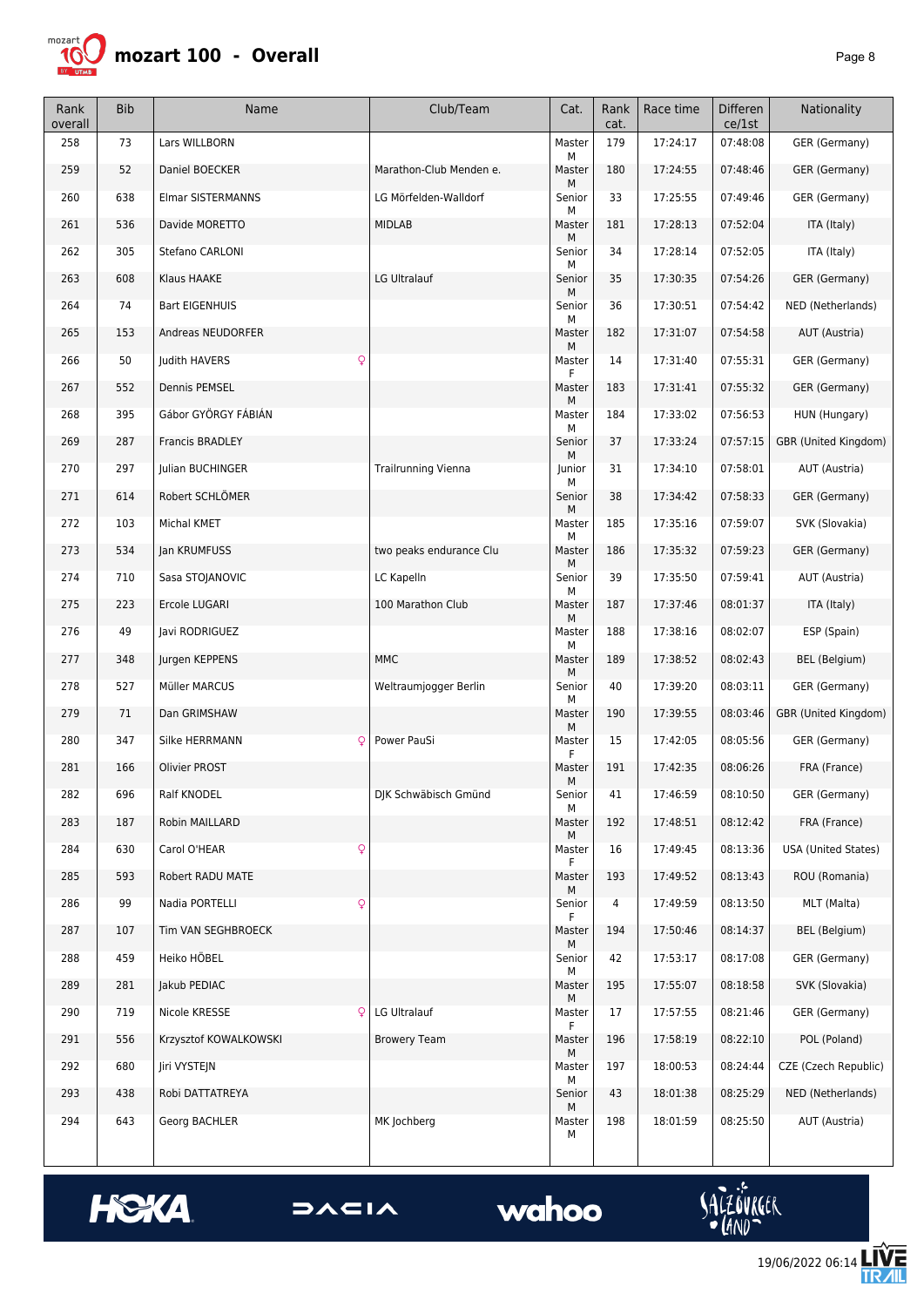

| Rank<br>overall | <b>Bib</b> | Name                      | Club/Team                   | Cat.             | Rank<br>cat. | Race time | <b>Differen</b><br>ce/1st | Nationality                |
|-----------------|------------|---------------------------|-----------------------------|------------------|--------------|-----------|---------------------------|----------------------------|
| 295             | 158        | Manuel MAYR               |                             | Master<br>М      | 199          | 18:03:16  | 08:27:07                  | AUT (Austria)              |
| 296             | 208        | Wim VAN DYCK              |                             | Master           | 200          | 18:04:01  | 08:27:52                  | <b>BEL</b> (Belgium)       |
| 297             | 612        | Michael BAUER             | Ranit Austria               | М<br>Junior<br>М | 32           | 18:04:27  | 08:28:18                  | AUT (Austria)              |
| 298             | 699        | Dennis BRANDT             | <b>Team Erdinger Active</b> | Master           | 201          | 18:04:34  | 08:28:25                  | GER (Germany)              |
| 299             | 470        | Thomas THIEMER            | Team BUFO                   | М<br>Master      | 202          | 18:06:38  | 08:30:29                  | GER (Germany)              |
| 300             | 683        | Christopher THORNBERRY    |                             | М<br>Master      | 203          | 18:06:39  | 08:30:30                  | <b>USA (United States)</b> |
| 301             | 318        | André SOMPLATZKI          | sportTREND Ultralauftea     | М<br>Master      | 204          | 18:07:20  | 08:31:11                  | GER (Germany)              |
| 302             | 506        | Jakub JADZIEWICZ          | Prorunning promotion        | М<br>Master      | 205          | 18:09:03  | 08:32:54                  | POL (Poland)               |
| 303             | 164        | <b>Helmut HABERL</b>      |                             | М<br>Senior<br>М | 44           | 18:09:29  | 08:33:20                  | AUT (Austria)              |
| 304             | 529        | <b>Emanuel PFEIFER</b>    | Sinabelkirchen              | Master           | 206          | 18:09:31  | 08:33:22                  | AUT (Austria)              |
| 305             | 173        | Miroslav VÍTEK            |                             | М<br>Master<br>М | 207          | 18:09:51  | 08:33:42                  | CZE (Czech Republic)       |
| 306             | 704        | Wittaya WARUNCHAICHANA    | Trailway                    | Master<br>М      | 208          | 18:11:10  | 08:35:01                  | THA (Thailand)             |
| 307             | 403        | Rigardt VERSTER           |                             | Master<br>М      | 209          | 18:11:42  | 08:35:33                  | RSA (South Africa)         |
| 308             | 262        | Koen JACOBS               | <b>Negative Split</b>       | Master<br>М      | 210          | 18:12:26  | 08:36:17                  | BEL (Belgium)              |
| 308             | 345        | Ben SMET                  |                             | Junior           | 33           | 18:12:26  | 08:36:17                  | <b>BEL</b> (Belgium)       |
| 310             | 190        | Jaroslav STAVIK           |                             | М<br>Master      | 211          | 18:13:21  | 08:37:12                  | CZE (Czech Republic)       |
| 311             | 700        | Stefan CHRISTOPH          |                             | М<br>Master      | 212          | 18:14:37  | 08:38:28                  | GER (Germany)              |
| 312             | 433        | Hannes SUNTINGER          |                             | М<br>Senior      | 45           | 18:14:42  | 08:38:33                  | AUT (Austria)              |
| 313             | 730        | <b>Tomas KROUPA</b>       |                             | М<br>Master      | 213          | 18:17:27  | 08:41:18                  | CZE (Czech Republic)       |
| 314             | 482        | Jaro PROKOP               | TJ Sokol Mrakotin           | М<br>Master      | 214          | 18:18:40  | 08:42:31                  | CZE (Czech Republic)       |
| 315             | 104        | Hang JI                   |                             | М<br>Master<br>М | 215          | 18:20:54  | 08:44:45                  | CHN (China)                |
| 315             | 199        | Peter GREGORC             |                             | Master<br>М      | 215          | 18:20:54  | 08:44:45                  | AUT (Austria)              |
| 315             | 351        | Michele MOROSINI          | CAI Melegnano               | Master           | 215          | 18:20:54  | 08:44:45                  | ITA (Italy)                |
| 318             | 461        | <b>Martin RIHA</b>        |                             | М<br>Master      | 218          | 18:20:55  | 08:44:46                  | AUT (Austria)              |
| 319             | 424        | Adrian DOBRE              | Team Run                    | М<br>Master<br>М | 219          | 18:21:11  | 08:45:02                  | ROU (Romania)              |
| 320             | 722        | <b>Torsten BETZLER</b>    |                             | Master           | 220          | 18:21:18  | 08:45:09                  | GER (Germany)              |
| 321             | 378        | Janis ANDERSONS           | Ultrabārda76                | М<br>Master<br>М | 221          | 18:21:28  | 08:45:19                  | LAT (Latvia)               |
| 322             | 118        | John VAN EKRIS            |                             | Senior           | 46           | 18:22:19  | 08:46:10                  | CAN (Canada)               |
| 323             | 139        | Dietmar KLUGE             |                             | М<br>Senior      | 47           | 18:22:41  | 08:46:32                  | GER (Germany)              |
| 324             | 325        | Јасоро МАЈОССНІ           |                             | м<br>Master      | 222          | 18:25:04  | 08:48:55                  | ITA (Italy)                |
| 325             | 691        | Christof DE SCHAEPMEESTER | <b>ASICS Frontrunner</b>    | М<br>Master<br>М | 223          | 18:27:46  | 08:51:37                  | BEL (Belgium)              |
| 326             | 649        | Maxim PRZYSTAW            |                             | Master<br>М      | 224          | 18:28:28  | 08:52:19                  | GER (Germany)              |
| 327             | 483        | Steffi GALL<br>Q          | Deutsches Goldkontor        | Senior<br>F      | 5            | 18:29:01  | 08:52:52                  | GER (Germany)              |
| 328             | 46         | <b>Tim KARIUS</b>         |                             | Master<br>М      | 225          | 18:29:25  | 08:53:16                  | LUX (Luxembourg)           |
| 329             | 322        | Marian GABRIEL REZMERITA  |                             | Senior<br>М      | 48           | 18:31:44  | 08:55:35                  | ROU (Romania)              |
| 330             | 136        | Leonard MARTIN            |                             | Master<br>М      | 226          | 18:31:58  | 08:55:49                  | GBR (United Kingdom)       |
| 331             | 150        | Mark PARRY                |                             | Master<br>М      | 227          | 18:32:01  | 08:55:52                  | GBR (United Kingdom)       |



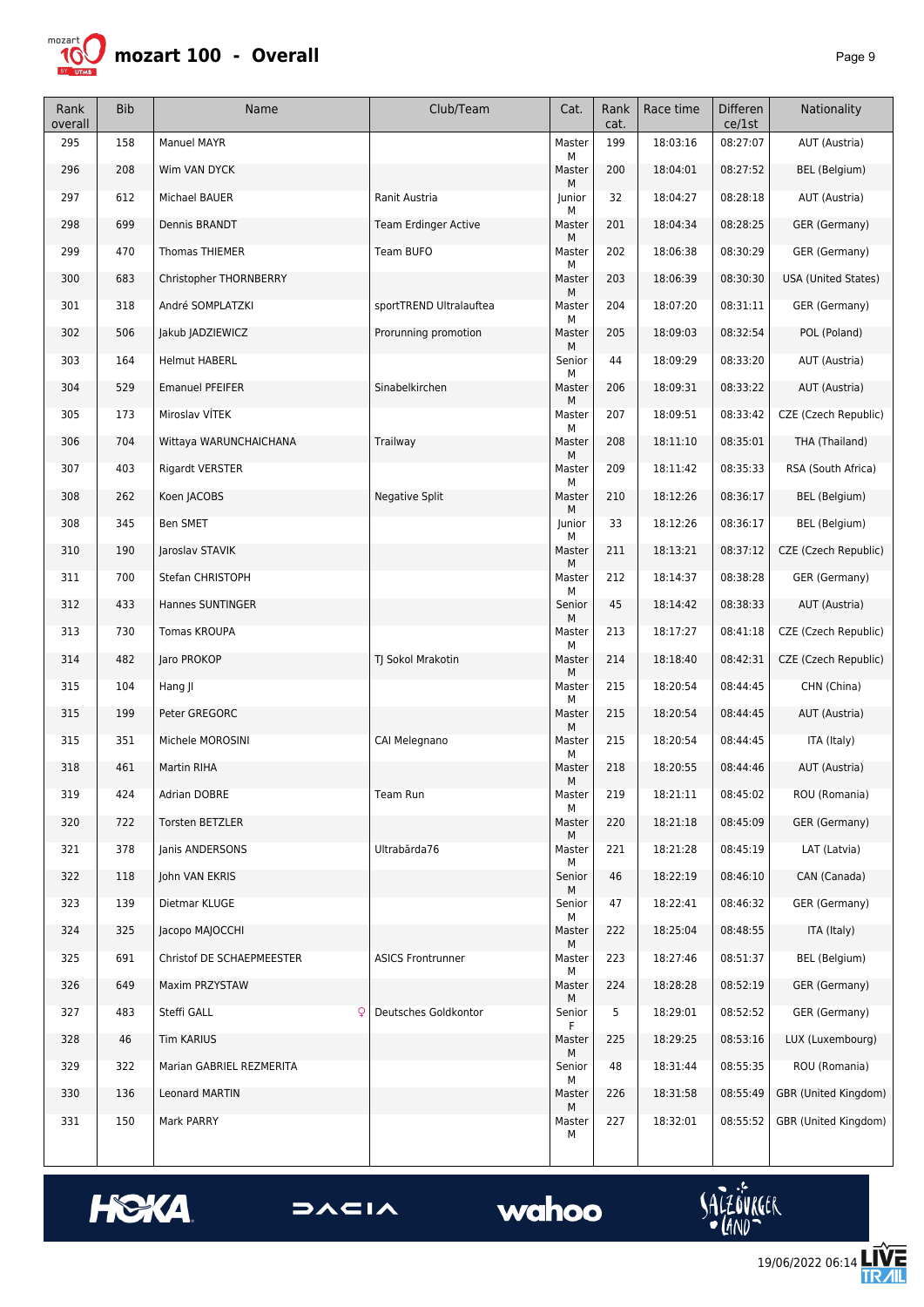

| Rank<br>overall | <b>Bib</b> | Name                    | Club/Team               | Cat.              | Rank<br>cat.   | Race time | <b>Differen</b><br>ce/1st | Nationality           |
|-----------------|------------|-------------------------|-------------------------|-------------------|----------------|-----------|---------------------------|-----------------------|
| 332             | 632        | Sjaak KUIN              |                         | Master<br>М       | 228            | 18:32:49  | 08:56:40                  | NED (Netherlands)     |
| 333             | 312        | Christopher MCBURNIE    |                         | Master            | 229            | 18:33:57  | 08:57:48                  | AUS (Australia)       |
| 334             | 337        | Margit HIRTZY<br>Q      | LCA Hochschwab          | м<br>Senior<br>F. | 6              | 18:35:48  | 08:59:39                  | AUT (Austria)         |
| 335             | 646        | Klaus HENRIKSEN         |                         | Master            | 230            | 18:35:59  | 08:59:50                  | DEN (Denmark)         |
| 336             | 231        | Jean-Baptiste ROTH      |                         | м<br>Master       | 231            | 18:36:22  | 09:00:13                  | FRA (France)          |
| 337             | 449        | Rafal GOLEC             |                         | М<br>Senior       | 49             | 18:37:03  | 09:00:54                  | POL (Poland)          |
| 338             | 677        | <b>Holger GREMMERS</b>  | DAV-Trailrunning Mannhe | М<br>Senior       | 50             | 18:38:37  | 09:02:28                  | GER (Germany)         |
| 339             | 671        | Patrick SEDAR           |                         | м<br>Master       | 232            | 18:40:29  | 09:04:20                  | AUT (Austria)         |
| 340             | 294        | Bartosz CHOJNICKI       | Wolne Ślimaki           | М<br>Master       | 233            | 18:41:26  | 09:05:17                  | POL (Poland)          |
| 341             | 116        | Marc FRANTZEN           |                         | М<br>Master       | 234            | 18:42:14  | 09:06:05                  | GER (Germany)         |
| 342             | 309        | Q<br>Natalie GIBB       |                         | М<br>Master       | 18             | 18:45:18  | 09:09:09                  | GBR (United Kingdom)  |
| 342             | 310        | Keith MASCALL           |                         | F<br>Master       | 235            | 18:45:18  | 09:09:09                  | GBR (United Kingdom)  |
| 344             | 418        | Andreas REITER          |                         | М<br>Master       | 236            | 18:45:58  | 09:09:49                  | GER (Germany)         |
| 345             | 633        | Maxime GABRIEAU         |                         | м<br>Master       | 237            | 18:46:10  | 09:10:01                  | FRA (France)          |
| 346             | 549        | Martijn ZWIERS          | Rotterdam Atletiek      | М<br>Master       | 238            | 18:46:14  | 09:10:05                  | NED (Netherlands)     |
| 347             | 385        | Thomas ANSCHÜTZ         |                         | М<br>Master       | 239            | 18:49:09  | 09:13:00                  | AUT (Austria)         |
| 348             | 386        | Stefan STEINLE          |                         | М<br>Master       | 240            | 18:49:10  | 09:13:01                  | AUT (Austria)         |
| 349             | 607        | Angela BAK<br>ç         |                         | М<br>Master       | 19             | 18:52:00  | 09:15:51                  | CAN (Canada)          |
| 350             | 576        | Yoji SAKAMOTO           |                         | F<br>Master       | 241            | 18:56:48  | 09:20:39                  | JPN (Japan)           |
| 351             | 251        | Rene KRAMESBERGER       |                         | м<br>Master       | 242            | 18:57:02  | 09:20:53                  | AUT (Austria)         |
| 352             | 681        | Colleen BROWNE<br>ç     | cobro16285@hotmail.com  | М<br>Master       | 20             | 18:58:15  | 09:22:06                  | RSA (South Africa)    |
| 353             | 428        | Raphael HERZOG          |                         | F.<br>Junior      | 34             | 18:58:42  | 09:22:33                  | AUT (Austria)         |
| 354             | 63         | Myron JACOBS            |                         | М<br>Master       | 243            | 18:59:24  | 09:23:15                  | NED (Netherlands)     |
| 355             | 425        | Doris DETTER-BIESL<br>Q | Floro Racingteam        | М<br>Master       | 21             | 18:59:41  | 09:23:32                  | AUT (Austria)         |
| 356             | 131        | Dimitrios ZIAGKALOS     |                         | F<br>Master       | 244            | 18:59:49  | 09:23:40                  | GRE (Greece)          |
| 357             | 167        | Jürgen RAMM             |                         | м<br>Senior       | 51             | 19:02:33  | 09:26:24                  | GER (Germany)         |
| 358             | 188        | <b>Neil STANTIALL</b>   |                         | М<br>Senior       | 52             | 19:03:11  | 09:27:02                  | GBR (United Kingdom)  |
| 359             | 78         | Robert STEINKE          |                         | М<br>Senior       | 53             | 19:03:54  | 09:27:45                  | USA (United States)   |
| 360             | 113        | Sascha FERSCH           |                         | М<br>Master       | 245            | 19:03:55  | 09:27:46                  | GER (Germany)         |
| 360             | 494        | Conor DILLON            | 7G                      | М<br>Master       | 245            | 19:03:55  | 09:27:46                  | USA (United States)   |
| 362             | 651        | Christian FRICKE        |                         | М<br>Master       | 247            | 19:03:56  | 09:27:47                  | GER (Germany)         |
| 363             | 678        | Peijin GONG<br>Q        | DAV-Trailrunning Mannhe | м<br>Senior       | $\overline{7}$ | 19:06:19  | 09:30:10                  | GER (Germany)         |
| 364             | 333        | Marek PYTLÍK            | AC GoMango Högner       | F.<br>Master      | 248            | 19:07:37  | 09:31:28                  | CZE (Czech Republic)  |
| 365             | 406        | Martin GLODOWSKI        |                         | М<br>Master       | 249            | 19:08:42  | 09:32:33                  | GER (Germany)         |
| 366             | 342        | Juergen BRUNNER         |                         | М<br>Master       | 250            | 19:09:26  | 09:33:17                  | AUT (Austria)         |
| 367             | 367        | Christophe KONINGS      |                         | м<br>Master       | 251            | 19:12:42  | 09:36:33                  | BEL (Belgium)         |
| 368             | 83         | Angel KANCHEV           |                         | М<br>Master<br>М  | 252            | 19:13:43  | 09:37:34                  | <b>BUL</b> (Bulgaria) |





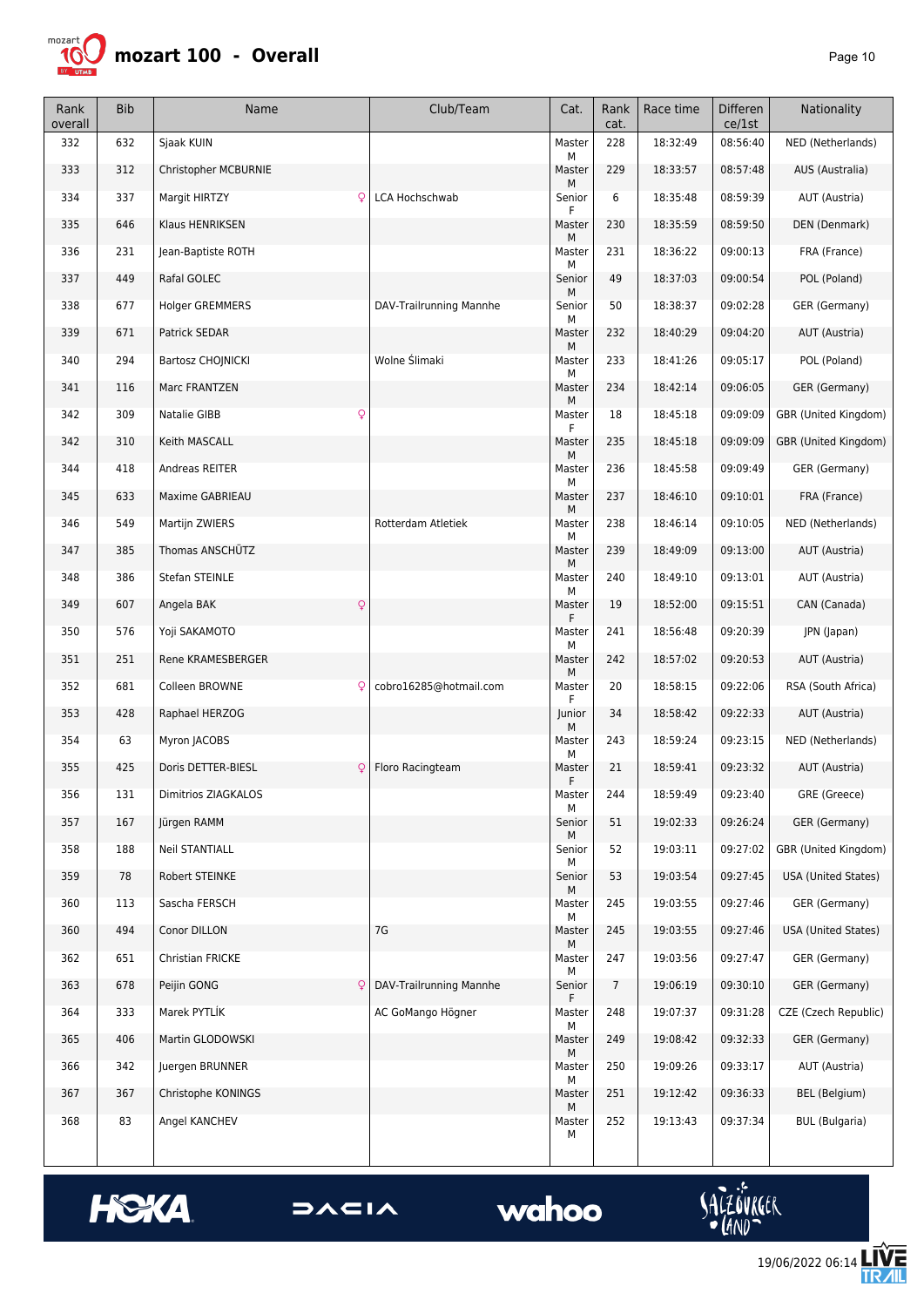

| Rank<br>overall | <b>Bib</b> | Name                           | Club/Team                  | Cat.             | Rank<br>cat.         | Race time | Differen<br>ce/1st | Nationality                |
|-----------------|------------|--------------------------------|----------------------------|------------------|----------------------|-----------|--------------------|----------------------------|
| 369             | 652        | Maibritt KRISTOFFERSEN<br>Q    | Sparta                     | Master           | 22                   | 19:17:30  | 09:41:21           | DEN (Denmark)              |
| 370             | 354        | Lodi ISSA<br>Q                 |                            | Senior<br>F      | 8                    | 19:23:08  | 09:46:59           | FRA (France)               |
| 371             | 155        | Keith WEDGE                    |                            | Master           | 253                  | 19:23:26  | 09:47:17           | GBR (United Kingdom)       |
| 372             | 695        | Gabriel SEIBERTH               |                            | М<br>Master      | 254                  | 19:24:06  | 09:47:57           | GER (Germany)              |
| 373             | 701        | Masaomi SAKAGUCHI              | Team Yukizaru              | М<br>Master      | 255                  | 19:26:38  | 09:50:29           | JPN (Japan)                |
| 374             | 440        | Andrea ZORZAN                  | <b>Destination Unknown</b> | М<br>Master      | 256                  | 19:26:49  | 09:50:40           | ITA (Italy)                |
| 375             | 122        | Heinrich SCHALUDEK             | <b>ULT Heustadlwasser</b>  | М<br>Senior      | 54                   | 19:27:58  | 09:51:49           | AUT (Austria)              |
| 376             | 530        | Gerald NEUHOLD                 | Sinabelkirchen             | М<br>Senior      | 55                   | 19:27:59  | 09:51:50           | AUT (Austria)              |
| 377             | 108        | Wolfgang KNÖPFLE               |                            | м<br>Senior      | 56                   | 19:28:42  | 09:52:33           | GER (Germany)              |
| 378             | 264        | Marian VASILE                  | Team Run                   | М<br>Master      | 257                  | 19:29:29  | 09:53:20           | ROU (Romania)              |
| 379             | 323        | Ronald CALOLOT                 |                            | М<br>Master      | 258                  | 19:32:46  | 09:56:37           | PHI (Philippines)          |
| 380             | 58         | Alexander ADAIR-CHARLTON       |                            | М<br>Master      | 259                  | 19:33:17  | 09:57:08           | GBR (United Kingdom)       |
| 381             | 562        | Markus FISCHER                 | Tempo Colonia              | М<br>Senior      | 57                   | 19:35:29  | 09:59:20           | GER (Germany)              |
| 382             | 499        | Stefan HENSCHEID               | LG Ultralauf               | М<br>Senior      | 58                   | 19:37:26  | 10:01:17           | GER (Germany)              |
| 383             | 286        | Dagmar PREUß<br>Q              |                            | М<br>Senior      | 9                    | 19:39:37  | 10:03:28           | GER (Germany)              |
| 384             | 457        | <b>Matthias HEINKE</b>         |                            | F<br>Senior      | 59                   | 19:43:20  | 10:07:11           | CAN (Canada)               |
| 385             | 363        | Dan HUNTER                     |                            | М<br>Master      | 260                  | 19:48:02  | 10:11:53           | GBR (United Kingdom)       |
| 386             | 57         | Kenneth LILJA                  |                            | М<br>Senior      | 60                   | 19:49:05  | 10:12:56           | SWE (Sweden)               |
| 387             | 168        | Shoichi ARAKAWA                |                            | М<br>Master      | 261                  | 19:54:49  | 10:18:40           | JPN (Japan)                |
| 388             | 716        | Gabriel VIHOCENCU              |                            | М<br>Master      | 262                  | 19:55:40  | 10:19:31           | ROU (Romania)              |
| 389             | 70         | $\mathsf{Q}$<br>Jolijn MULDERS |                            | М<br>Master<br>F | 23                   | 19:55:55  | 10:19:46           | NED (Netherlands)          |
| 390             | 356        | <b>Stefan EBERL</b>            |                            | Master           | 263                  | 19:56:01  | 10:19:52           | AUT (Austria)              |
| 391             | 567        | Andrea HERRMANN<br>ç           | Scarpa AT                  | М<br>Master<br>F | 24                   | 19:57:45  | 10:21:36           | AUT (Austria)              |
| 392             | 224        | Chris WOLFE                    | wolfepack                  | Master           | 264                  | 20:00:18  | 10:24:09           | <b>USA (United States)</b> |
| 393             | 196        | Daniel WAGNER                  |                            | М<br>Master<br>М | 265                  | 20:05:17  | 10:29:08           | GER (Germany)              |
| 394             | 706        | Patrick DONDERS                |                            | Master           | 266                  | 20:05:38  | 10:29:29           | NED (Netherlands)          |
| 395             | 648        | Jürgen HUBER                   | WSH Mauerbach              | М<br>Master      | 267                  | 20:05:46  | 10:29:37           | GER (Germany)              |
| 396             | 273        | Josef STARLINGER               | RC ARBÖ SK VOEST           | М<br>Master      | 268                  | 20:08:43  | 10:32:34           | AUT (Austria)              |
| 397             | 93         | Zhuoming ZHANG                 |                            | М<br>Junior      | 35                   | 20:11:54  | 10:35:45           | CHN (China)                |
| 398             | 125        | Ilse FRITZ                     | ASKÖ Laufwunder Steyr      | М<br>Senior      | 10                   | 20:12:03  | 10:35:54           | AUT (Austria)              |
| 399             | 48         | Thomas DRAXLER                 |                            | Senior           | 61                   | 20:12:04  | 10:35:55           | AUT (Austria)              |
| 400             | 384        | Robbie SMITH                   |                            | м<br>Master      | 269                  | 20:16:07  | 10:39:58           | CAN (Canada)               |
| 401             | 75         | Jon MEEK                       |                            | Μ<br>Senior      | 62                   | 20:24:27  | 10:48:18           | GBR (United Kingdom)       |
| 402             | 357        | Maciej KAYSIEWICZ              | Natural Born Runners Te    | м<br>Master      | 270                  | 20:24:46  | 10:48:37           | POL (Poland)               |
| 403             | 408        | Angela TERZI<br>Ç              | <b>OSB Endurance Team</b>  | М<br>Master<br>F | 25                   | 20:24:54  | 10:48:45           | GRE (Greece)               |
| 404             | 259        | Jonathan KUHLMAN               |                            | Master<br>М      | 271                  | 20:25:19  | 10:49:10           | <b>USA (United States)</b> |
| 404<br>406      | 260<br>220 | Emanuela KUHLMAN<br>Q          | Run Together               | Junior           | $\overline{2}$<br>63 | 20:25:19  | 10:49:10           | ALB (Albania)              |
|                 |            | Laurent AMOND                  |                            | Sefiior<br>М     |                      | 20:30:39  | 10:54:30           | BEL (Belgium)              |





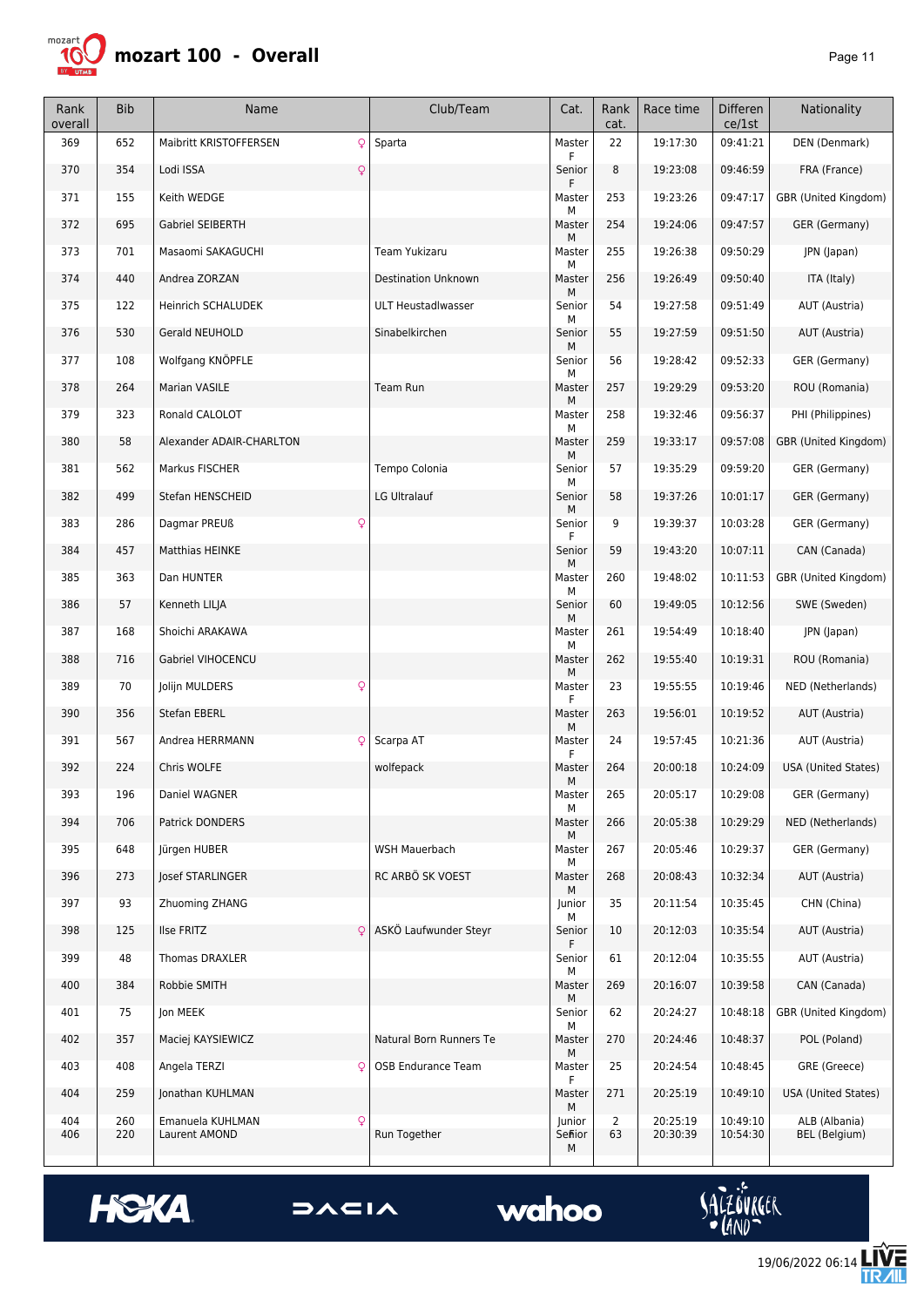

| Rank<br>overall | <b>Bib</b> | Name                                  | Club/Team                  | Cat.              | Rank<br>cat. | Race time            | <b>Differen</b><br>ce/1st | Nationality                  |
|-----------------|------------|---------------------------------------|----------------------------|-------------------|--------------|----------------------|---------------------------|------------------------------|
| 407             | 399        | Moritz EGGERT                         | Munich Running Society     | Senior<br>М       | 64           | 20:31:32             | 10:55:23                  | GER (Germany)                |
| 408             | 600        | Dariana DOGARU<br>Q                   | <b>ASP Brasov</b>          | Master<br>F       | 26           | 20:31:33             | 10:55:24                  | ROU (Romania)                |
| 409             | 163        | Jens HOLMSTRUP                        |                            | Senior            | 65           | 20:32:52             | 10:56:43                  | DEN (Denmark)                |
| 410             | 194        | William JACKSON                       |                            | М<br>Senior       | 66           | 20:38:08             | 11:01:59                  | <b>USA (United States)</b>   |
| 411             | 587        | Max DELGADO ESPINOZA                  | <b>Ultrachaskis</b>        | м<br>Senior       | 67           | 20:38:24             | 11:02:15                  | PER (Peru)                   |
| 412             | 702        | <b>Stefan LANGER</b>                  |                            | м<br>Master       | 272          | 20:40:49             | 11:04:40                  | GER (Germany)                |
| 413             | 715        | Camilla BOLZOLI<br>Q                  | ASD 3 Santi - Destinati    | м<br>Master<br>F  | 27           | 20:41:13             | 11:05:04                  | ITA (Italy)                  |
| 414             | 219        | Rian GALLAGHER                        | Fitness Goose Run Club     | Junior            | 36           | 20:41:29             | 11:05:20                  | IRL (Ireland)                |
| 415             | 628        | Silke JEMLICH<br>Q                    | LG Ultralauf               | м<br>Master<br>F  | 28           | 20:43:01             | 11:06:52                  | GER (Germany)                |
| 416             | 737        | Andreas KOHLHUND                      | SV Söchering               | Master            | 273          | 20:43:14             | 11:07:05                  | GER (Germany)                |
| 417             | 87         | Tom VERSTOCKEN                        |                            | М<br>Master       | 274          | 20:44:49             | 11:08:40                  | BEL (Belgium)                |
| 418             | 489        | <b>Ross TAYLOR</b>                    | Army Triathlon Associat    | М<br>Master<br>М  | 275          | 20:45:25             | 11:09:16                  | GBR (United Kingdom)         |
| 419             | 177        | Andrea STROBL<br>Q                    |                            | Master<br>F       | 29           | 20:47:49             | 11:11:40                  | GER (Germany)                |
| 419             | 394        | $\mathsf{Q}$<br>Manuela DOETTELMAYER  |                            | Master<br>F       | 29           | 20:47:49             | 11:11:40                  | AUT (Austria)                |
| 419             | 546        | <b>Fabian RABL</b>                    | Ultra Team Rabl            | Master<br>М       | 276          | 20:47:49             | 11:11:40                  | AUT (Austria)                |
| 422             | 697        | <b>Mathias LAUFER</b>                 | TG Groß-Karben             | Senior<br>м       | 68           | 20:51:41             | 11:15:32                  | GER (Germany)                |
| 423             | 217        | Nicolai ALEXANDER TROENSEGAARD        |                            | Master<br>м       | 277          | 20:51:54             | 11:15:45                  | DEN (Denmark)                |
| 424<br>425      | 410<br>474 | Nathalie JOUET<br>Q<br>Gabriel BÖRNER | Suturion running club      | Junior<br>Sefiior | 3<br>69      | 20:52:25<br>20:53:31 | 11:16:16<br>11:17:22      | FRA (France)<br>SWE (Sweden) |
| 426             | 253        | Remi MARTIN                           | DSA trail Beesançon        | М<br>Master       | 278          | 20:56:56             | 11:20:47                  | FRA (France)                 |
| 427             | 526        | Hans BLOCH                            | <b>TEAM</b>                | М<br>Master       | 279          | 20:59:30             | 11:23:21                  | DEN (Denmark)                |
| 428             | 566        | Jochen HAUSMANN                       |                            | М<br>Master       | 280          | 21:03:16             | 11:27:07                  | GER (Germany)                |
| 429             | 105        | Armin ZIPF                            |                            | М<br>Senior       | 70           | 21:09:58             | 11:33:49                  | GER (Germany)                |
| 430             | 686        | Sean SKINNER                          |                            | м<br>Junior       | 37           | 21:13:39             | 11:37:30                  | AUS (Australia)              |
| 431             | 134        |                                       |                            | м<br>Senior       | 71           | 21:14:56             | 11:38:47                  |                              |
|                 |            | Javier MARCELO MONTANO DURAN          |                            | М                 |              |                      |                           | CAN (Canada)                 |
| 432             | 127        | Jorge EDUARDO RIOS                    |                            | Senior<br>М       | 72           | 21:14:58             | 11:38:49                  | AUT (Austria)                |
| 433             | 436        | Martin DE MOOR                        | Les Galopins               | Junior<br>М       | 38           | 21:15:04             | 11:38:55                  | BEL (Belgium)                |
| 434             | 365        | Stef D'HONDT                          | <b>MMC</b>                 | Master<br>м       | 281          | 21:22:50             | 11:46:41                  | BEL (Belgium)                |
| 435             | 366        | Philippe VERMOESEN                    |                            | Senior<br>М       | 73           | 21:22:51             | 11:46:42                  | BEL (Belgium)                |
| 436             | 610        | Claus ELLGAARD FREDERIKSEN            | Vandrefalken               | Master<br>М       | 282          | 21:25:38             | 11:49:29                  | DEN (Denmark)                |
| 437             | 255        | Sebastian ARCHUT                      |                            | Master<br>М       | 283          | 21:25:48             | 11:49:39                  | GER (Germany)                |
| 438             | 485        | Johann HEIN                           | OSHO                       | Master<br>М       | 284          | 21:27:32             | 11:51:23                  | GER (Germany)                |
| 439             | 602        | <b>Boris GROENDAHL</b>                | <b>Trailrunning Vienna</b> | Senior<br>М       | 74           | 21:30:44             | 11:54:35                  | GER (Germany)                |
| 440             | 573        | Chihping FU                           |                            | Senior<br>М       | 75           | 21:31:51             | 11:55:42                  | USA (United States)          |
| 441             | 509        | Milan SEMAN                           |                            | Master<br>М       | 285          | 21:38:32             | 12:02:23                  | CZE (Czech Republic)         |
| 442             | 411        | Michael NITZSCHE                      | Nachtschattenläufer        | Master<br>Μ       | 286          | 21:40:22             | 12:04:13                  | GER (Germany)                |
| 442             | 514        | Indranil BHATTACHARYA                 | <b>WYOP</b>                | Master<br>м       | 286          | 21:40:22             | 12:04:13                  | IND (India)                  |
| 444             | 284        | Mark CRISYLOU FERNANDEZ               |                            | Master<br>М       | 288          | 21:42:42             | 12:06:33                  | PHI (Philippines)            |







19/06/2022 06:14